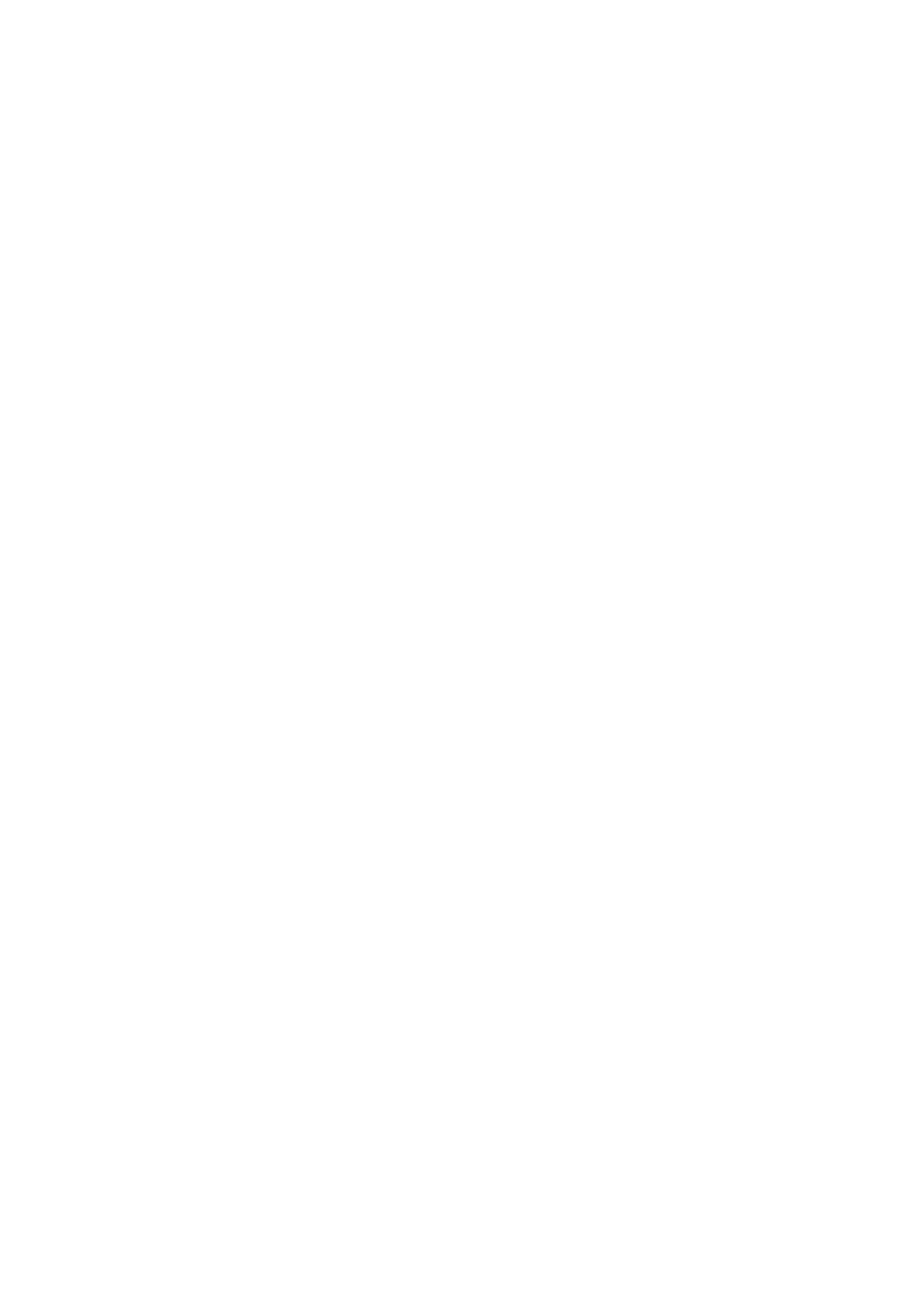# **Executive summary**

Vickers Quarries Limited operates two quarries in Taranaki. One is located off York Road in the Waitara catchment; and the other is located off Toko Road in the Patea catchment. Both operate on a commercial basis.

This report for the period July 2012-June 2013 describes the monitoring programme implemented by the Taranaki Regional Council to assess the Company's environmental performance and environmental effects of the Company's activities.

Vickers Quarries Ltd holds a total of four resource consents to cover activities at its two quarries over the monitoring period. These four consents collectively included a total of thirty-nine special conditions setting out discharge, water quality and environmental protection requirements that the Company must satisfy.

Two of the consents related to the York Road quarry and covered the discharge of treated stormwater and washwater into an unnamed tributary of the Waipuku Stream. Aggregate washing at the York Road site commenced May 2007. The Company also holds a consent to allow the Toko Road quarry to discharge treated wastewater into the Patea River.

Compliance monitoring of the Company's two quarries in 2012-2013 included a total of five inspections. No water samples were collected from either site during the 2012-2013 monitoring year. Site inspections found no adverse environmental effects to the waters of the Waitara or Patea catchments as a result of quarry operations.

Both quarry sites appeared to be well maintained and managed with regard to environmental matters.

As in previous years, the Company has demonstrated a high level of environmental performance and compliance with its consents and appropriate control over the discharge of contaminants into waterways.

There were no incidents recorded in relation to operations at the Vickers quarry sites in the monitoring period under review.

For reference, in the 2012-2013 year, 35% of consent holders in Taranaki monitored through tailored compliance monitoring programmes achieved a high level of environmental performance and compliance with their consents, while another 59% demonstrated a good level of environmental performance and compliance with their consents.

This report includes recommendations for the 2013-2014 monitoring year.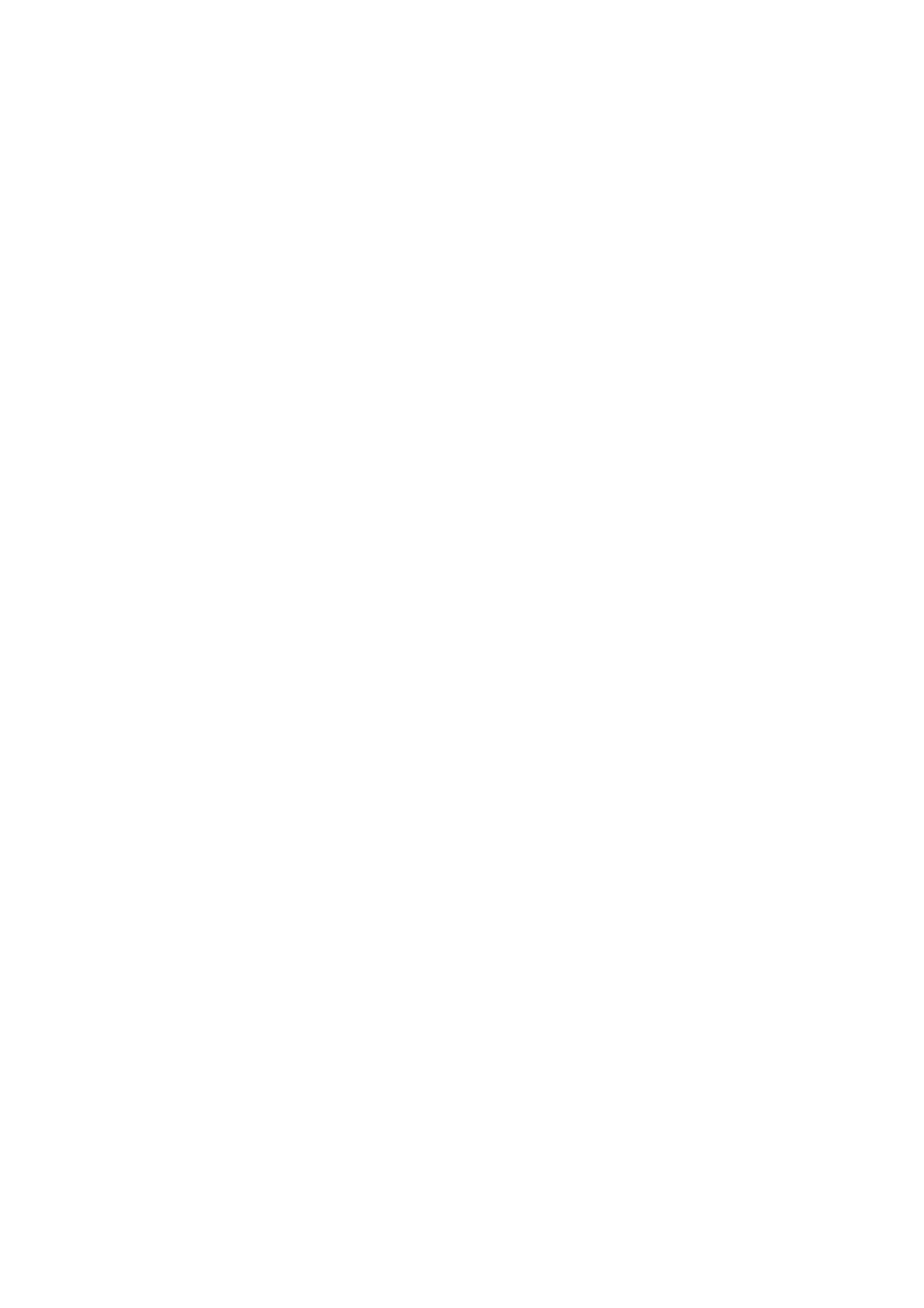# **Table of contents**

| 1. |            | Introduction                                                                                                    | $\mathbf{1}$                 |
|----|------------|-----------------------------------------------------------------------------------------------------------------|------------------------------|
|    | 1.1        | Compliance monitoring programme reports and the Resource<br><b>Management Act 1991</b><br>Introduction<br>1.1.1 | $\mathbf{1}$<br>$\mathbf{1}$ |
|    |            | 1.1.2<br>Structure of this report                                                                               | $\mathbf{1}$                 |
|    |            | 1.1.3<br>The Resource Management Act (1991) and monitoring                                                      | $\mathbf{1}$                 |
|    |            | 1.1.4<br>Evaluation of environmental performance                                                                | $\overline{2}$               |
|    | 1.2        | Process description                                                                                             | $\mathfrak{Z}$               |
|    |            | 1.2.1<br>Background                                                                                             | $\mathfrak{Z}$               |
|    |            | 1.2.2<br>Vickers Quarry-Toko Road<br>1.2.3                                                                      | $\overline{4}$<br>5          |
|    |            | Vickers Quarry-York Road                                                                                        |                              |
|    | 1.3        | Resource consents<br>1.3.1<br>Water abstraction permit                                                          | 6<br>$\boldsymbol{7}$        |
|    |            | 1.3.2<br>Water discharge permit                                                                                 | 10                           |
|    |            | 1.3.3<br>Air discharge permit                                                                                   | 12                           |
|    |            | 1.3.4<br>Discharges of wastes to land                                                                           | 12                           |
|    | 1.4        | Monitoring programme                                                                                            | 13                           |
|    |            | Introduction<br>1.4.1                                                                                           | 13                           |
|    |            | 1.4.2<br>Programme liaison and management                                                                       | 13                           |
|    |            | 1.4.3<br>Site inspections                                                                                       | 13                           |
| 2. | Results    |                                                                                                                 | 13                           |
|    | 2.1        | Water                                                                                                           | 14                           |
|    |            | 2.1.1<br>Inspections                                                                                            | 14                           |
|    |            | 2.1.2<br>Results of discharge monitoring                                                                        | 14                           |
|    | 2.2        | Investigations, interventions, and incidents                                                                    | 15                           |
| 3. | Discussion |                                                                                                                 | 16                           |
|    | 3.1        | Discussion of site performance                                                                                  | 16                           |
|    | 3.2        | Environmental effects of exercise of consents                                                                   |                              |
|    | 3.3        | Evaluation of performance                                                                                       |                              |
|    | 3.4        | Recommendations from the 2011-2012 Annual Report                                                                |                              |
|    | 3.5        | Alterations to monitoring programmes for 2013-2014                                                              | 19                           |
| 4. |            | Recommendations                                                                                                 | 20                           |
|    |            | Glossary of common terms and abbreviations                                                                      | 21                           |
|    |            | Bibliography and references                                                                                     | 23                           |
|    |            |                                                                                                                 |                              |
|    | Appendix I | Resource consents held by Vickers Quarry Limited                                                                |                              |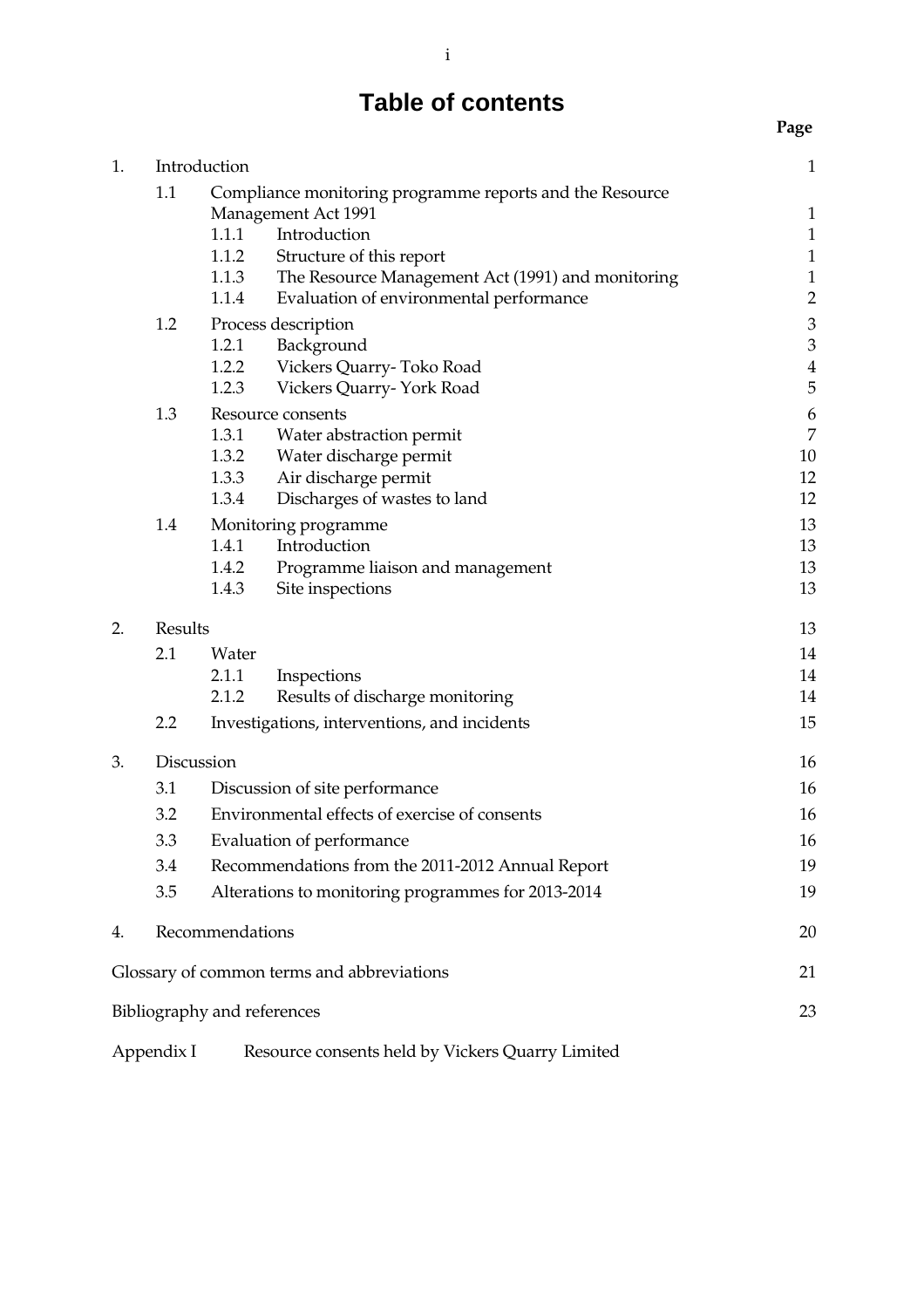# **List of tables**

| Table 1 | Summary of performance for Consent 5218-2 (York Road) to<br>discharge treated stormwater and groundwater seepage into<br>an unnamed tributary of the Manganui River                | 16 |
|---------|------------------------------------------------------------------------------------------------------------------------------------------------------------------------------------|----|
| Table 2 | Summary of performance for Consent 3564-3 (Toko Road) to<br>discharge treated stormwater and washwater from a quarry<br>into the Patea River                                       | 17 |
| Table 3 | Summary of performance for Consent 4905-3 (York Road) to<br>discharge stormwater and washwater from a quarry site onto land<br>and into an unnamed tributary of the Waipuku Stream | 18 |
| Table 4 | Summary of performance for Consent 7615-1 (York Road) to<br>discharge cleanfill into or onto land                                                                                  | 18 |

# **List of figures**

| Location of Vickers Quarry – Toko Road site (2007)                     |   |
|------------------------------------------------------------------------|---|
| Location of Vickers Quarry – York Road site (2007)                     | 6 |
| Toko Road quarry site layout, sampling site and the Patea River        | 8 |
| York Road quarry site layout, sampling sites and the<br>Manganui River | 9 |
|                                                                        |   |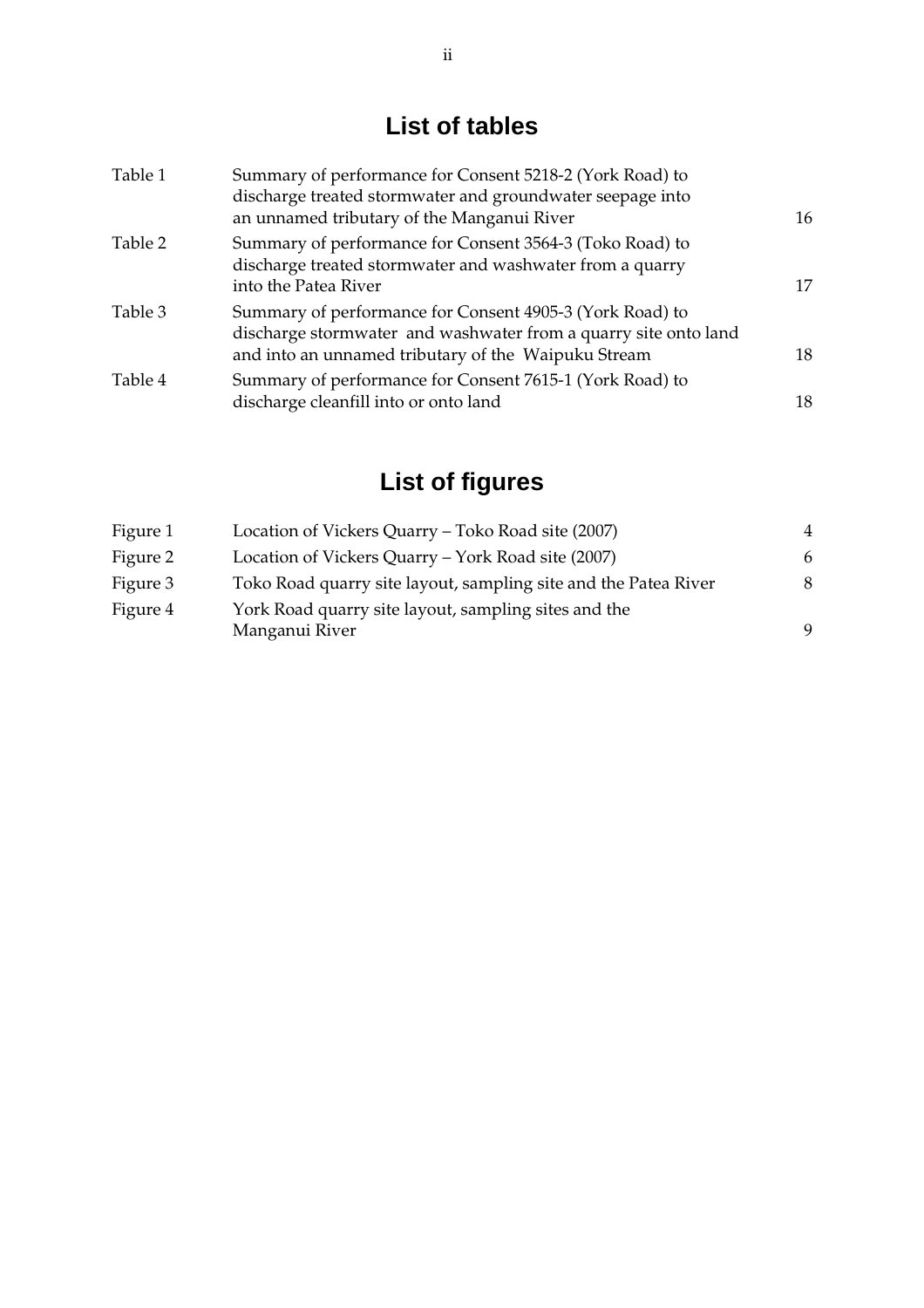### **1. Introduction**

### **1.1 Compliance monitoring programme reports and the Resource Management Act 1991**

#### **1.1.1 Introduction**

This report is the Annual Report for the period July 2012-June 2013 by the Taranaki Regional Council describing the monitoring programme associated with resource consents held by Vickers Quarries Limited (the Company). The Company operates two quarry sites in Taranaki. One site is located off York Road in the Waitara catchment, and the other is off Toko Road, in the Patea catchment.

This report covers the results and findings of the monitoring programme implemented by the Council in respect of the consents held by Vickers Quarries Limited that relate to abstractions and discharges of water in the Waitara and Patea catchments.

This is the nineteenth Annual Report to be prepared by the Taranaki Regional Council to cover the Company's stormwater and washwater discharges and their effects.

#### **1.1.2 Structure of this report**

Section 1 of this report is a background section. It sets out general information about compliance monitoring under the Resource Management Act and the Council's obligations and general approach to monitoring sites through annual programmes, the resource consents held by Vickers Quarries Limited in the Waitara and Patea catchments, the nature of the monitoring programme in place for the period under review, and a description of the activities and operations conducted in the catchments.

Section 2 presents the results of monitoring during the period under review, including scientific and technical data.

Section 3 discusses the results, their interpretation, and their significance for the environment.

Section 4 presents recommendations to be implemented in the 2013-2014 monitoring year.

A glossary of common abbreviations and scientific terms, and a bibliography, are presented at the end of the report.

### **1.1.3 The Resource Management Act (1991) and monitoring**

The Resource Management Act primarily addresses environmental `effects' which are defined as positive or adverse, temporary or permanent, past, present or future, or cumulative. Effects may arise in relation to:

(a) the neighbourhood or the wider community around a discharger, and may include cultural and socio-economic effects;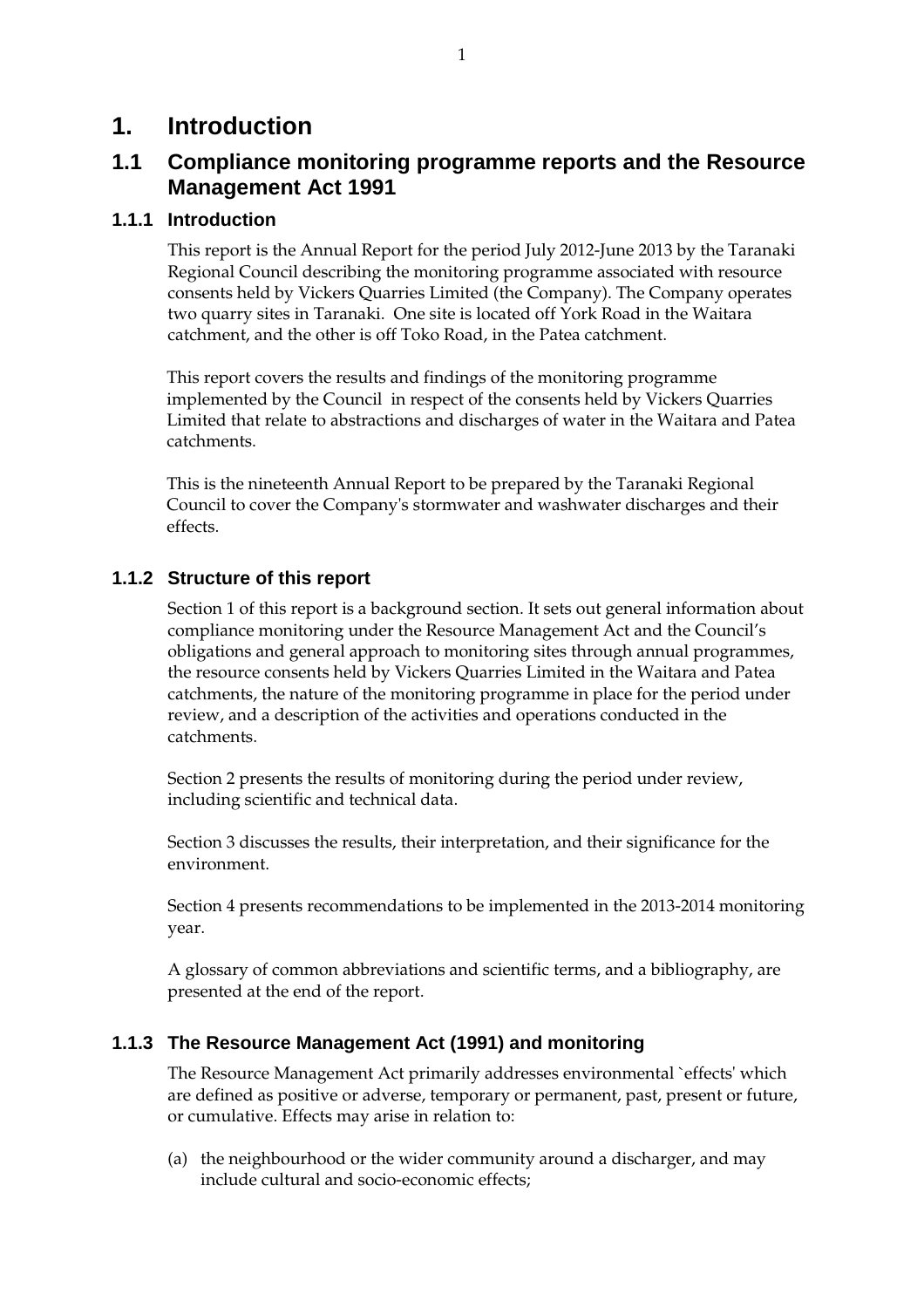- (b) physical effects on the locality, including landscape, amenity and visual effects;
- (c) ecosystems, including effects on plants, animals, or habitats, whether aquatic or terrestrial;
- (d) natural and physical resources having special significance (eg, recreational, cultural, or aesthetic);
- (e) risks to the neighbourhood or environment.

In drafting and reviewing conditions on discharge permits, and in implementing monitoring programmes, the Taranaki Regional Council is recognising the comprehensive meaning of `effects' inasmuch as is appropriate for each discharge source. Monitoring programmes are not only based on existing permit conditions, but also on the obligations of the Resource Management Act to assess the effects of the exercise of consents. In accordance with section 35 of the Resource Management Act 1991, the Council undertakes compliance monitoring for consents and rules in regional plans; and maintains an overview of performance of resource users against regional plans and consents. Compliance monitoring, (covering both activity and impact) monitoring, also enables the Council to continuously assess its own performance in resource management as well as that of resource users particularly consent holders. It further enables the Council to continually re-evaluate its approach and that of consent holders to resource management, and, ultimately, through the refinement of methods, and considered responsible resource utilisation to move closer to achieving sustainable development of the region's resources.

#### **1.1.4 Evaluation of environmental and consent performance**

Besides discussing the various details of the performance and extent of compliance by the consent holder(s) during the period under review, this report also assigns an overall rating. The categories used by the Council, and their interpretation, are as follows:

- a **high** level of environmental performance and compliance indicates that essentially there were no adverse environmental effects to be concerned about, and no, or inconsequential (such as data supplied after a deadline) noncompliance with conditions.
- a **good** level of environmental performance and compliance indicates that adverse environmental effects of activities during the monitoring period were negligible or minor at most, or, the Council did not record any verified unauthorised incidents involving significant environmental impacts and was not obliged to issue any abatement notices or infringement notices, or, there were perhaps some items noted on inspection notices for attention but these items were not urgent nor critical, and follow-up inspections showed they have been dealt with, and any inconsequential non compliances with conditions were resolved positively, cooperatively, and quickly.
- **improvement desirable (environmental)** or **improvement desirable (administrative compliance)** (as appropriate) indicates that the Council may have been obliged to record a verified unauthorised incident involving measurable environmental impacts, and/or, there were measurable environmental effects arising from activities and intervention by Council staff was required and there were matters that required urgent intervention, took some time to resolve, or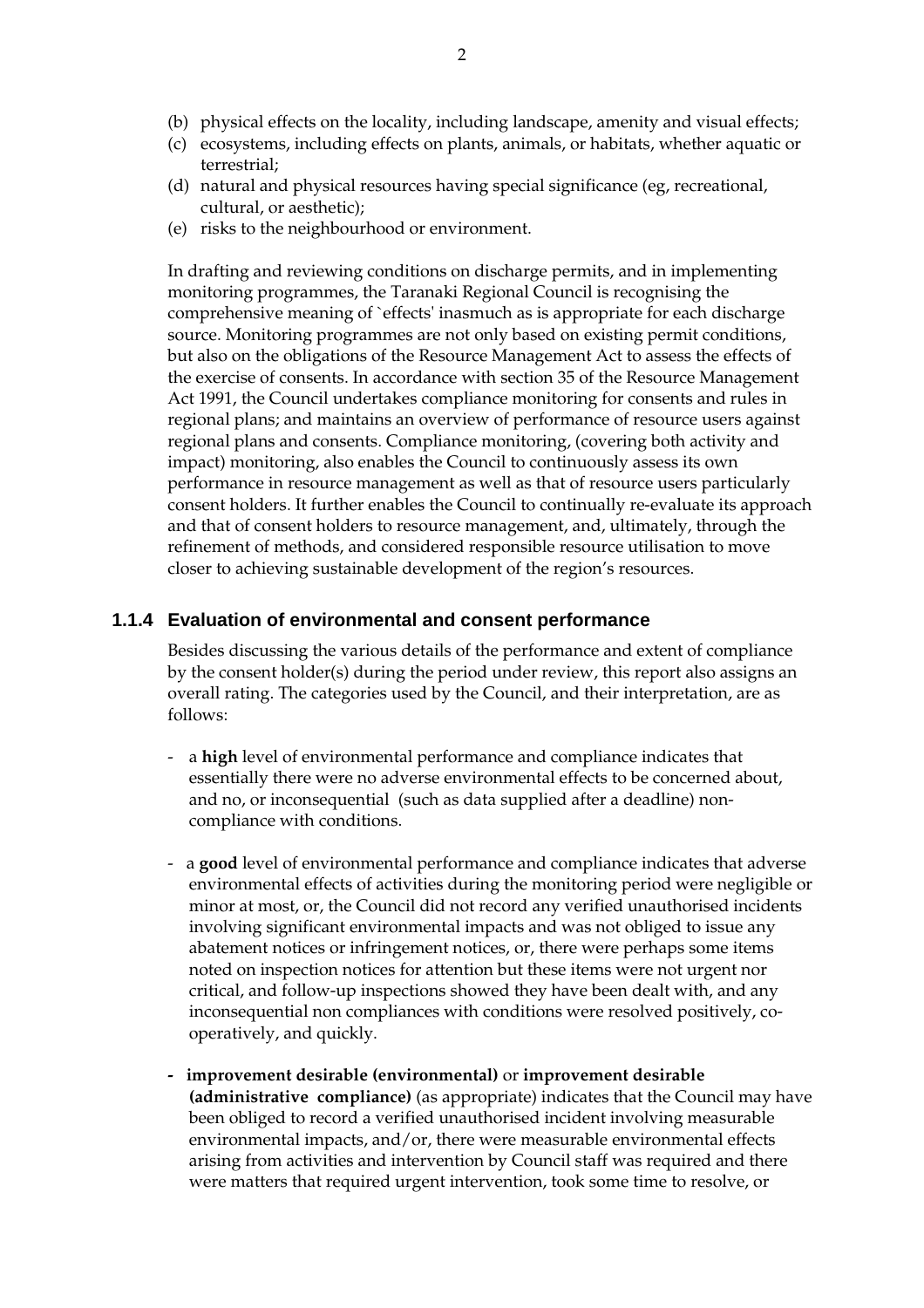remained unresolved at the end of the period under review, and/or, there were on-going issues around meeting resource consent conditions even in the absence of environmental effects. Abatement notices may have been issued.

- **poor performance (environmental)** or **poor performance (administrative compliance)** indicates generally that the Council was obliged to record a verified unauthorised incident involving significant environmental impacts, or there were material failings to comply with resource consent conditions that required significant intervention by the Council even in the absence of environmental effects. Typically there were grounds for either a prosecution or an infringement notice.

For reference, in the 2012-2013 year, 35% of consent holders in Taranaki monitored through tailored compliance monitoring programmes achieved a high level of environmental performance and compliance with their consents, while another 59% demonstrated a good level of environmental performance and compliance with their consents.

### **1.2 Process description**

#### **1.2.1 Background**

 In the past, a large percentage of aggregate production came from river-based sites within Taranaki. The Waiwhakaiho River supplied much of New Plymouth's requirements as far back as the 1950s with the Waitara River, Waiongana River, Kapuni Stream and Waingongoro River also providing a valuable source of aggregate. The aggregate source within these rivers was often over-exploited. The protective armouring of the boulders and gravel was removed in places, exposing the underlying erodible ash beds and creating deep narrow channels, which moved progressively upstream with no noticeable recovery. This brought about the need for the Shingle Extraction Bylaw introduced in 1974. Aggregate extraction from rivers was then controlled through the issue of permits accompanied by a set of conditions, with the removal of river-based aggregate being restricted to that for river control purposes only.

 Historically, land-based sites required steady markets to compete with the easily won river-based extraction operations. However, in the early 1980s, due to the restriction placed on river-based aggregate extraction (and the completion of various major river control programmes and 'Think Big' projects) land-based sites became more widespread (Taranaki Regional Council, 1992).

 Twenty-eight operating quarries presently supply aggregate in Taranaki. These quarries are generally located in a reasonable proximity to urban areas, from which the greatest demand for aggregate stems.

 Provision of aggregate to meet longer term demand will continue to be dominated by several large quarry operations. Extra demand on alluvial terraces and laharic deposits has occurred due to the controlled river bed extraction. These resources are of good quality and are relatively plentiful. Importation of various aggregates may need to continue to meet the requirement for aggregate types not available in Taranaki.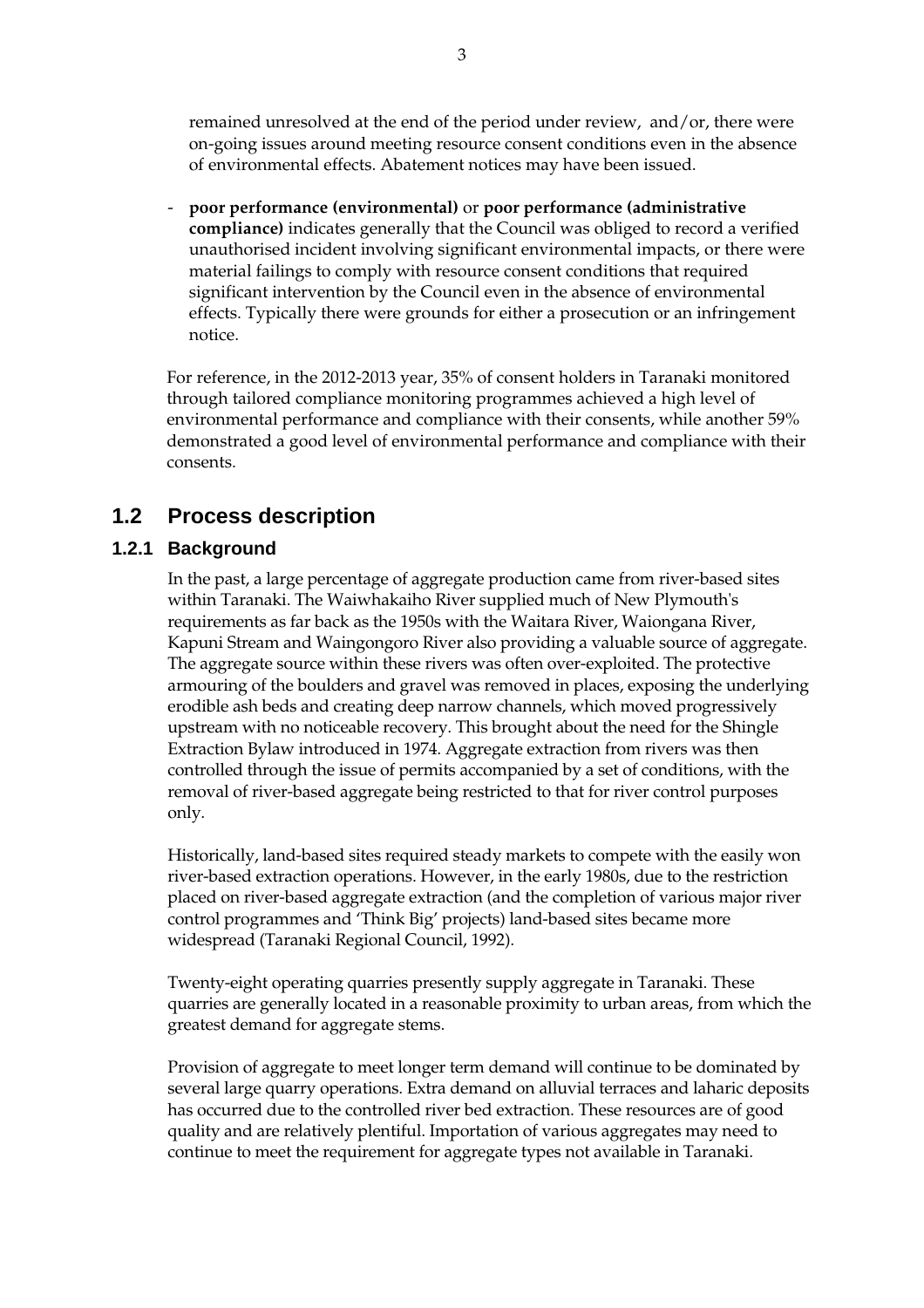Quarrying and extraction of gravel in NZ is regulated by two statutory processes. Allocation and protection of priority rights to extract gravel is obtained under the Crown Minerals Act from NZ Petroleum and Minerals, a division of the Ministry of Economic Development.

 Regulatory responsibility for control of environmental effects of quarrying and extraction is under the RMA 1991 as applied by respective regional councils. In some cases these controls may act as a constraint or limitation on allocation decisions.

 Sections 15 and 30 of the Resource Management Act 1991 give regional Councils responsibility for the discharge of contaminants into the environment. Discharges of water into water, contaminants onto or into land that may result in water contamination, and contaminants from industrial premises into air or onto and into land, may not take place unless expressly allowed by a rule in a regional plan, a resource consent, or regulations. Aggregate extraction usually involves washing aggregates, and therefore requires the discharge of wastes. Other discharges, such as emissions to air from crushing and processing plants, disposal of spoil and solid wastes, and discharges of stormwater are also the responsibility of regional Councils.

#### **1.2.2 Vickers Quarry- Toko Road**

The Company's Toko Road quarry is on the true left bank of the Patea River, approximately 0.5 km below its confluence with the Toko Stream (Photo 1 and Figure 1). The site is now well established and covers an area of about 5.7 ha. Quarrying began in 1975 and the aggregate was processed by dry crushing. The Company first obtained resource consent to discharge treated stormwater in March 1990. A washing plant with recirculation system was installed at the start of 1993.



**Figure 1** Location of Vickers Quarry – Toko Road site (2007)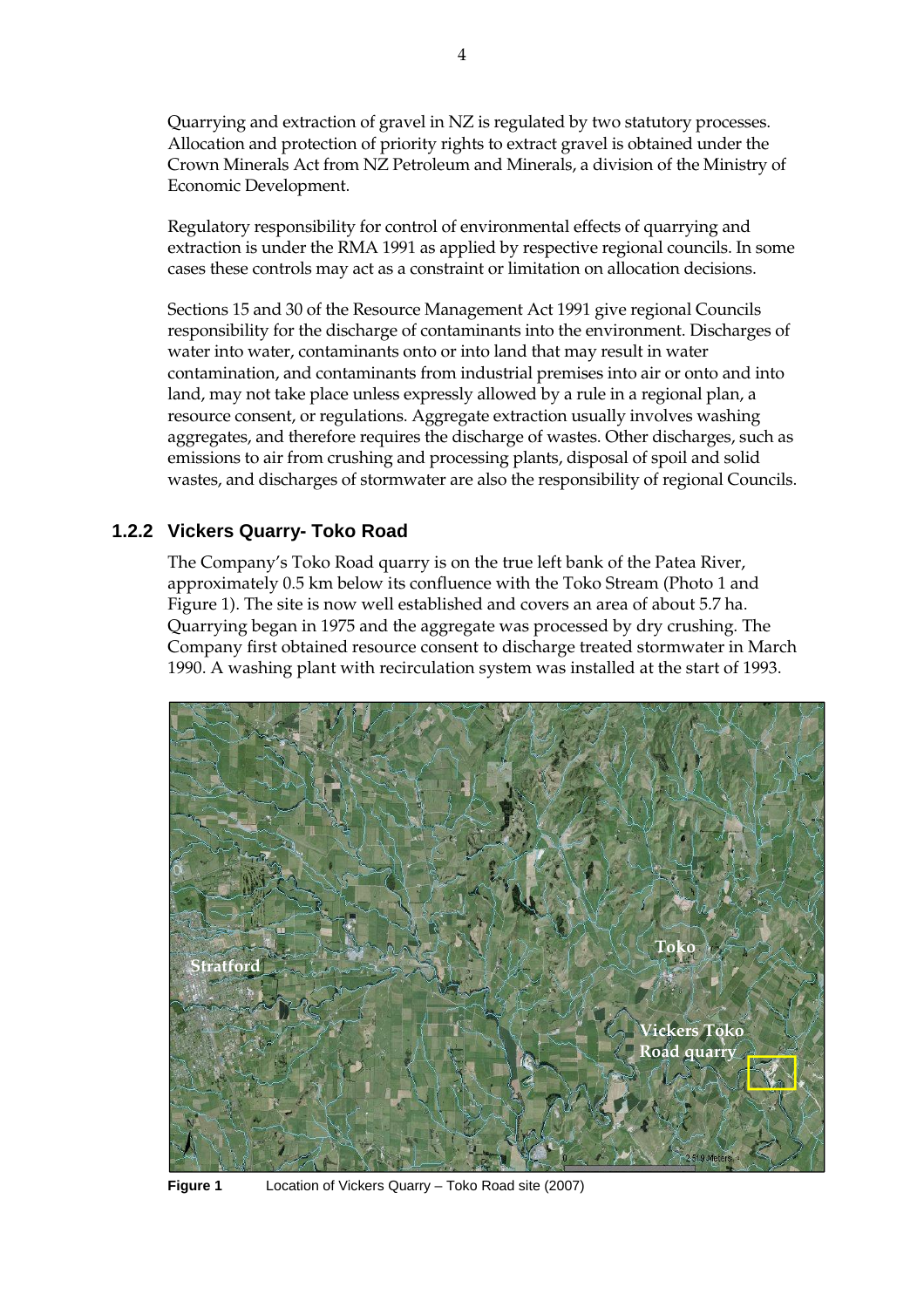The quarry has an approximate lifespan of 3 years remaining. All overburden material is stockpiled to use as backfill/remediate the site which will be returned to pasture on completion.

An earth bund runs along the north-western boundary, separating the quarry site from the Patea River. The existing extraction area and the aggregate stockpile area are essentially within a basin where stormwater discharges cannot leave this area of the site, and naturally soak away. If the existing extraction area needs to be dewatered, water is pumped through pipes, which are located underground, to the sediment pond system for treatment. Access roads from the northern area slope down to the southern area of the site. The quarry floor [where the aggregate stockpiles are] slopes away from the Patea River.

The following erosion and sediment control measures are in place for containing and treating stormwater generated on the access roads and quarry floor:

- An earthbund runs along the north western boundary of the site;
- A wide perimeter drain, with a large stilling basin, runs along the north-eastern boundary of the site and drains to Sediment Pond 1;
- Additionally, three silt traps also intercept and pre-treat stormwater on the quarry floor;
- Sediment Pond 1 and Sediment Pond 2 both have an approximate capacity of  $1,500$  m<sup>3</sup> each. Stormwater is directed through the perimeter drain into Sediment Pond 1. From here it is directed into Sediment Pond 2 prior to discharging to a gravel beach within the Patea River during low flows or directly to water during high flows. There is a valve on the outlet of Sediment Pond 2 which can be manually closed off in the event of a spill.

Water is recycled from the sediment ponds for washing the aggregate. Discharges from this process are directed into silt traps on the quarry floor for pre-treatment prior to going back into the sediment pond system for continued treatment.

#### **1.2.3 Vickers Quarry- York Road**

The Company's York Road quarry is situated between the Manganui River and an unnamed tributary of the Waipuku Stream (Photo 2 and Figure 2). This site is well established and was first excavated by Ed Mahon around 1945. At this time and for some years after, excavation at the site was entirely river-based. Following Ed Mahon, several other parties operated the site, including Len Angus, Wilkins and Davies, Tonks Metal Company, Industrial Lime, Alan Goble, and CML. Vickers Quarries Ltd first obtained resource consents for the York Road site in March 1995 and began operating early in the following year.

A lease agreement with the Department of Conservation allows the Company to occupy a strip of Crown Land between the quarry and the Manganui River. The riparian margin of the unnamed tributary has been planted (Council Land Management Plan LM10/74) to help mitigate the effects of the quarry operations on this waterway. The quarry is separated into two main areas: the lower site, and the upper site.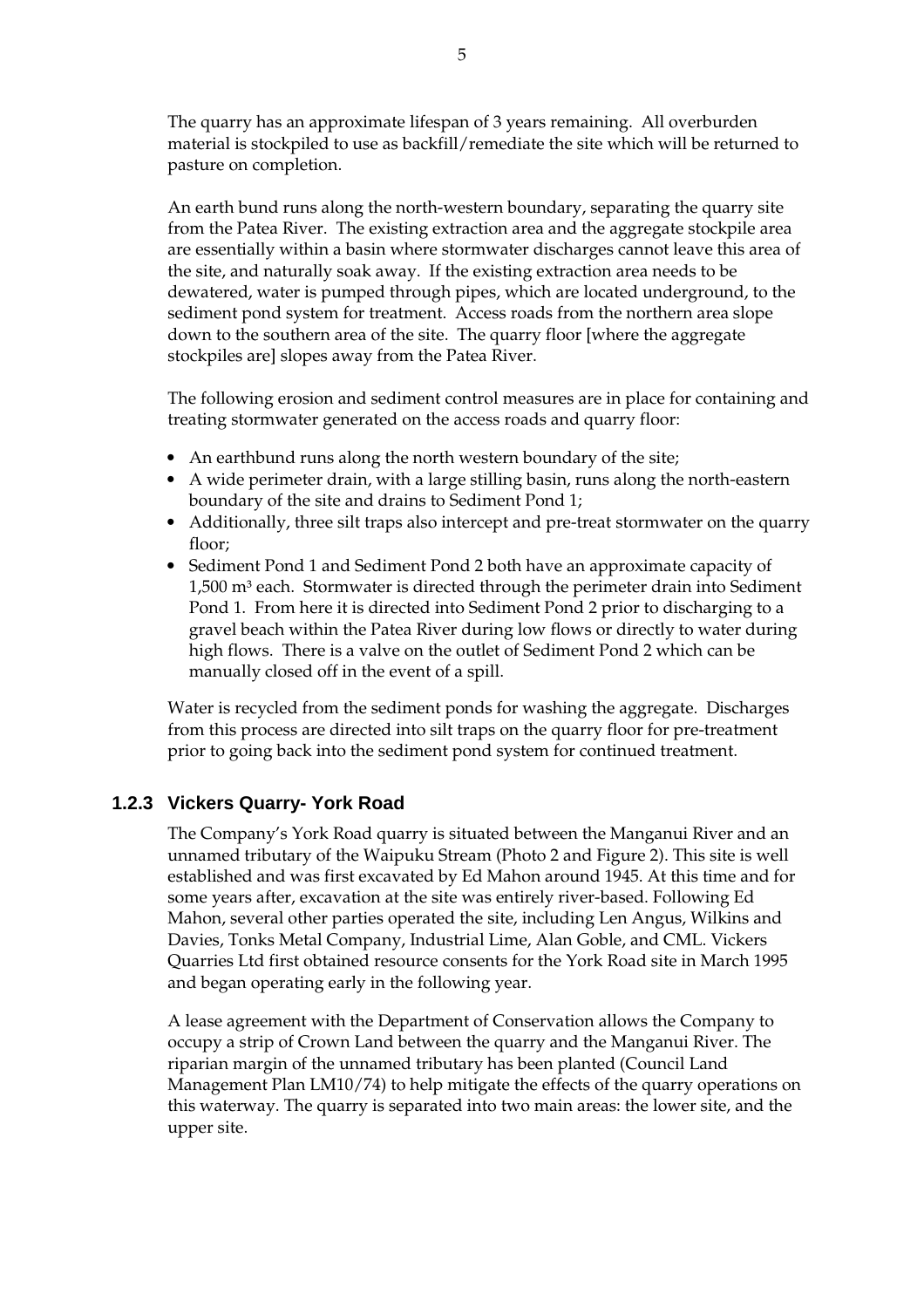The lower site is located on the true left bank of the Manganui River and contains the offices, stock piles, processing, loading out areas, and lower treatment ponds. The stormwater and washwater discharge from this part of the site is covered by consent 4905. Washing commenced in May 2007. Stormwater generated at the upper site is directed to treatment ponds before being discharged into the unnamed tributary of the Manganui River. Recycled service water for aggregate washing purposes also occurs at the lower site.

 The upper site is also located on the true left bank of the Manganui River, about 500 m above the lower site. This part of the quarry was opened up for excavation in 2001- 2002 and is presently used only for extraction. A series of stormwater treatment ponds have been constructed there, but otherwise there are no facilities. Stormwater and groundwater generated at the upper site is directed to treatment ponds before being discharged into the unnamed tributary of the Manganui River at site STW002052. The stormwater discharge from this site is covered by consent **5218**.



**Figure 2** Location of Vickers Quarry – York Road site (2007)

### **1.3 Resource consents**

Vickers Quarries Limited held four resource consents to cover its activities at the two quarry sites over the monitoring period, the consents included a total of forty four special conditions.

The Company holds one consent to discharge treated stormwater and groundwater into surface water, two consents to discharge treated stormwater and washwater into surface water, and one consent to discharge cleanfill into and onto land.

All four consents were issued by the Taranaki Regional Council under Section 87(e) of the Resource Management Act 1991 (the Act).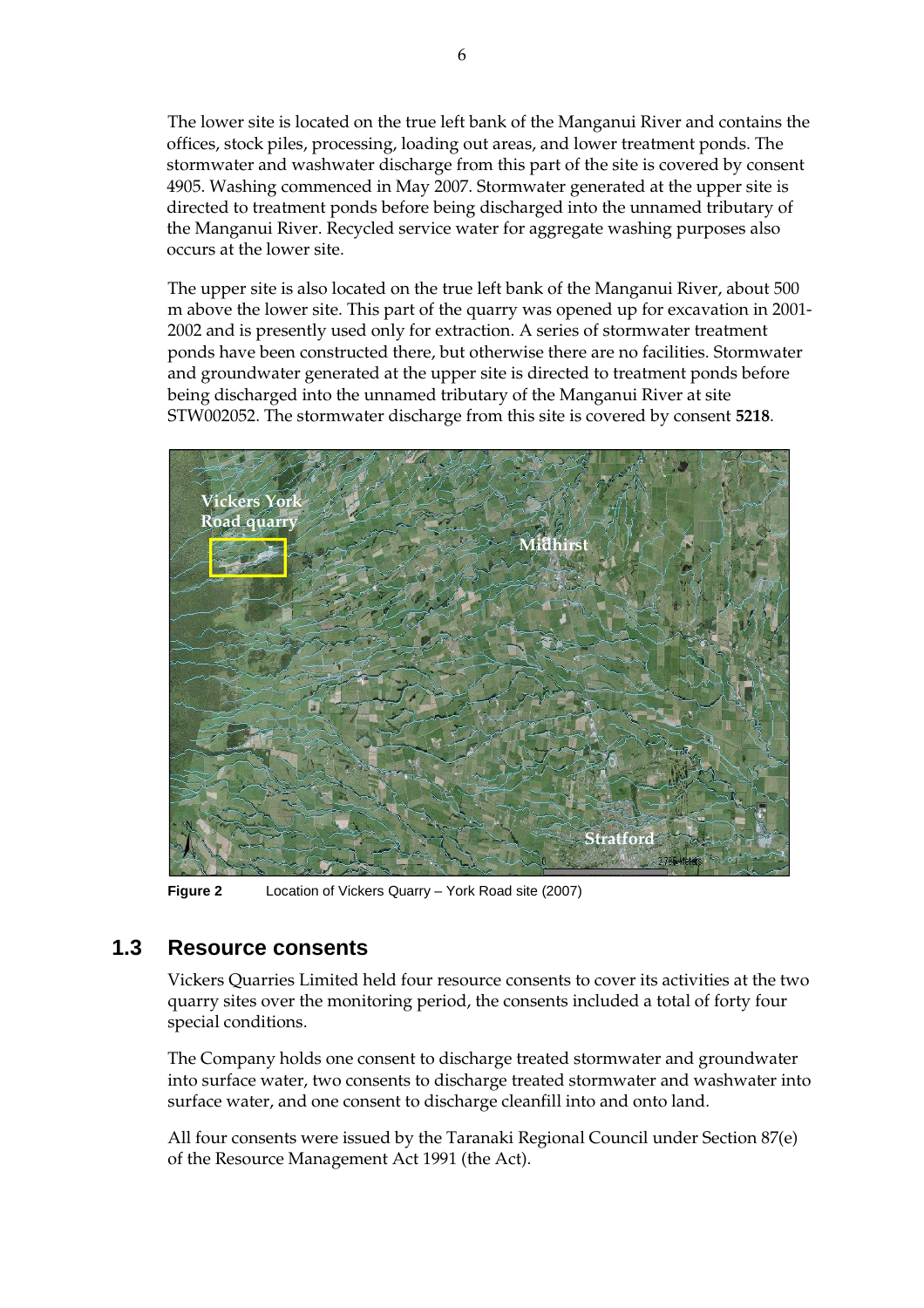These consents are discussed in more detail below. Copies of the consent certificates are attached to this report in Appendix I.

#### **1.3.1 Water abstraction permits**

Sufficient volumes of water within streams and rivers to protect aquatic habitat is a primary concern of the Regional Council with respect to water abstraction permits. Water abstraction for quarries is primarily only required for the washing of aggregate, and in this regard the Council encourages the recycling of both washwater and stormwater to minimise the requirement to abstract surface water.

Often when combined with efficient recycling, the small volumes of surface water required to be abstracted for washing at quarries fit within the permitted activity rule [Rule 15] of the Regional Fresh Water Plan for Taranaki. That is, the abstraction volume shall not exceed 50 cubic metres per day, and the abstraction rate shall not exceed 1.5 litres per second.

Vickers Quarries Limited holds no permits in this regard. The water volume and abstraction rate required to service the Company's operations are less than 50 cubic metres per day and 1.5 litres per second respectively.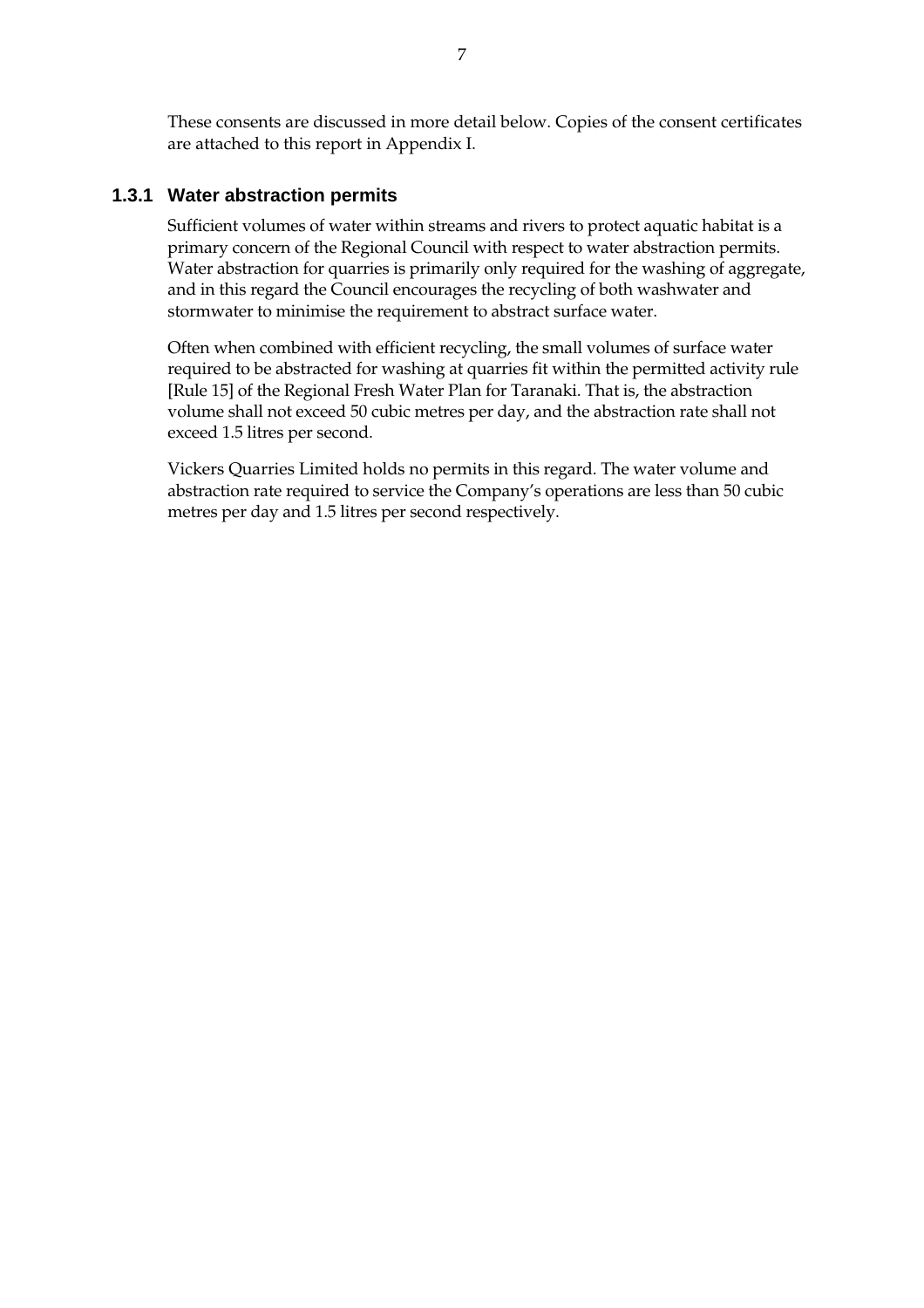

**Figure 3** Toko Road quarry site layout, sampling site and the Patea River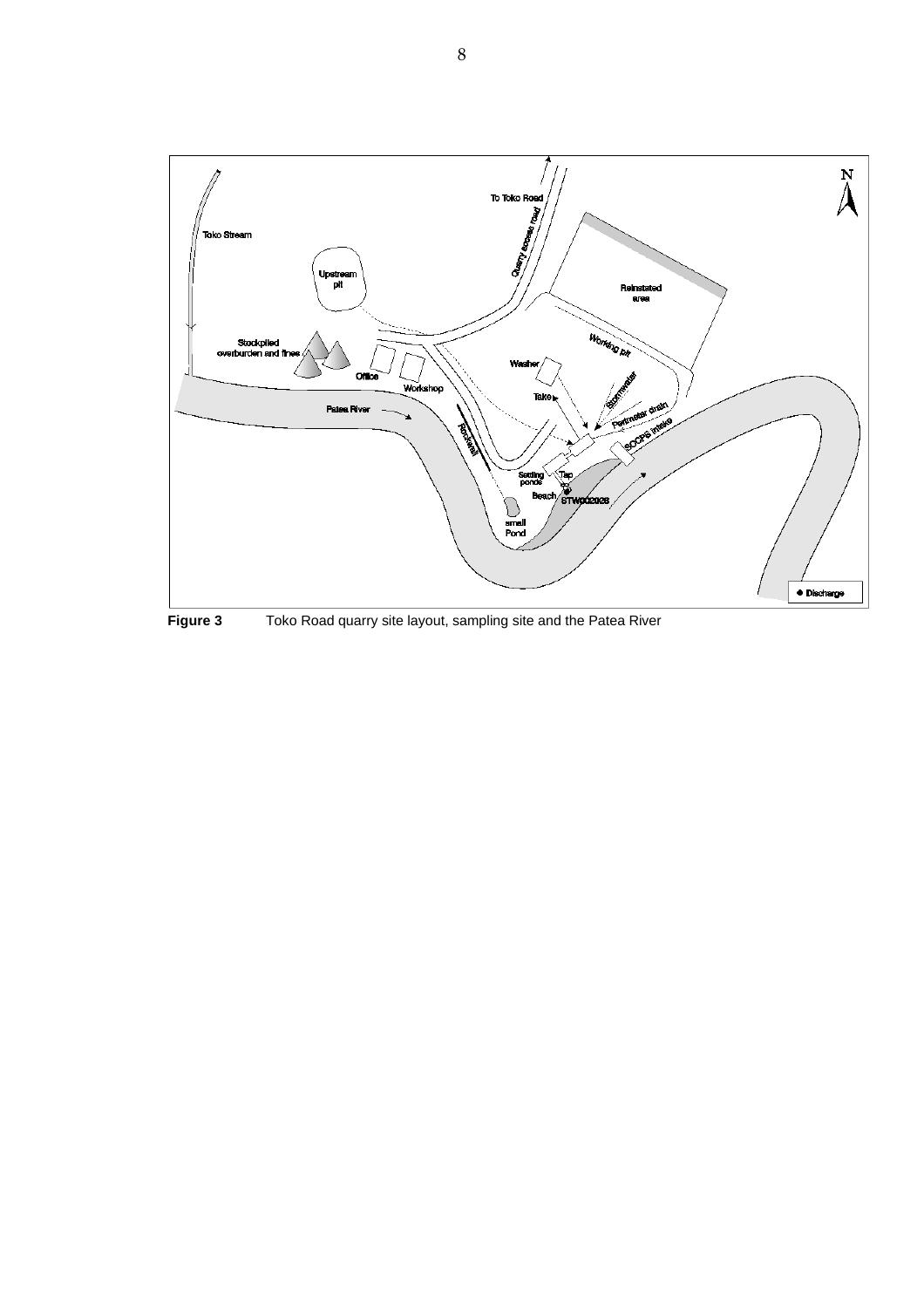

**Figure 4** York Road quarry site layout, sampling sites and the Manganui River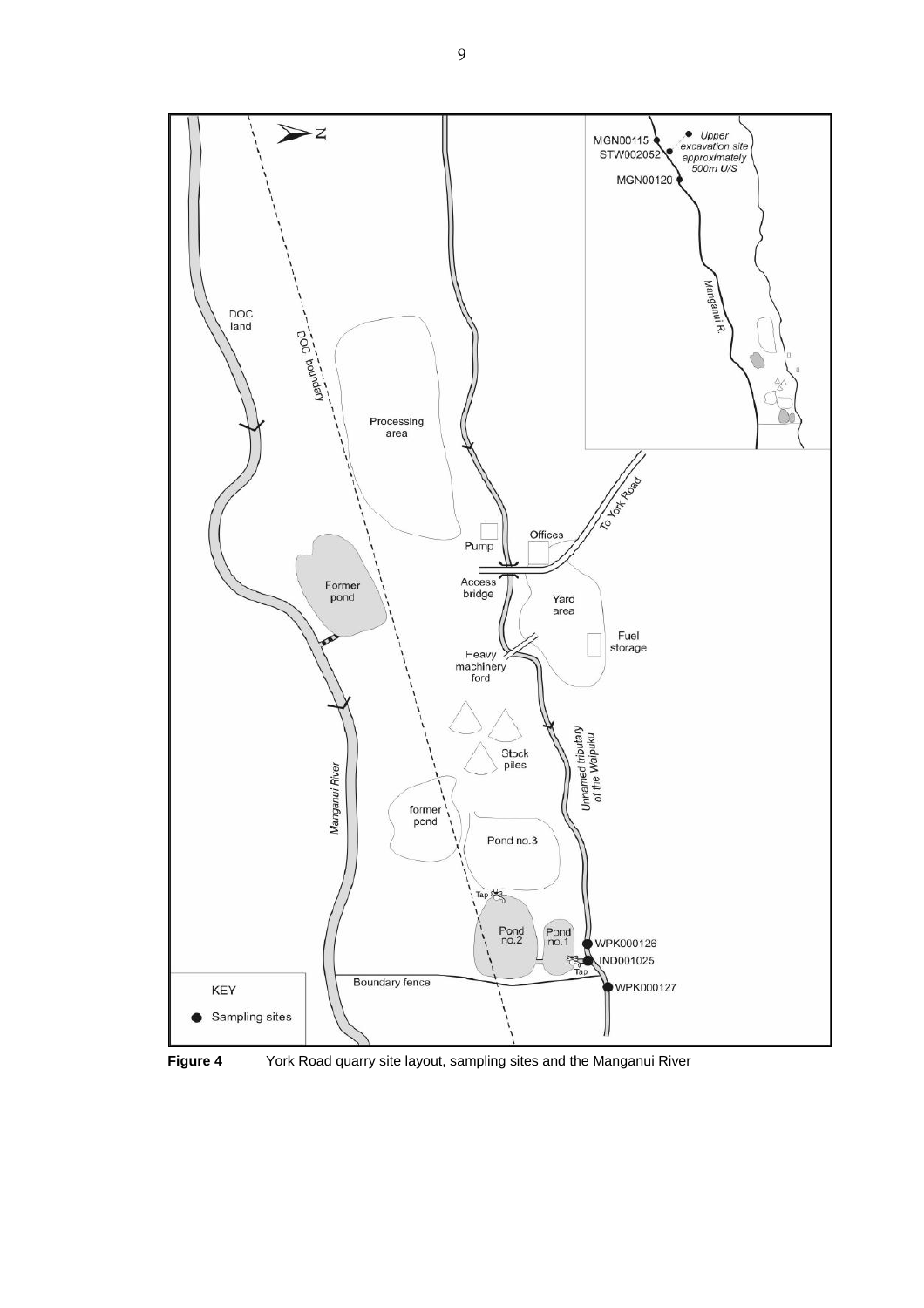#### **1.3.2 Water discharge permit**

Section 15(1)(a) of the Resource Management Act stipulates that no person may discharge any contaminant into water, unless the activity is expressly allowed for by a resource consent or a rule in a regional plan, or by national regulations.

Water quality is a primary concern to the Regional Council with regard to aggregate extraction. A quarry can operate as either a `dry' quarry discharging only stormwater or a 'washing' quarry where aggregate washing facilities are in place. Many of the quarries in Taranaki have some form of washing facility and also operate in the vicinity of a water body or have some form of discharge into a water body.

Waste water from aggregate washing has a high silt concentration. Discharge of this silt-contaminated water into a waterbody, particularly to a river during low flow, results in a smothering of in stream life and deterioration in aesthetic conditions and can affect downstream users of water, local fisheries and recreational activity.

Stormwater is generally less contaminated (in terms of silt concentration) and run-off tends to occur when rivers are in higher flow. This means that the effect of silt contamination is reduced due to lower quantities, dilution and carrying capacity. The installation of appropriate stormwater diversion structures, together with construction and maintenance of contaminated stormwater and aggregate washing discharge treatment facilities are most important in maintaining water quality.

Vickers Quarries Limited holds consent **3564-3** to cover the discharge of treated quarry stormwater and washwater from the Toko Road site into the Patea River. This permit was issued by the Taranaki Regional Council on 18 June 2010 under Section 87(e) of the Resource Management Act. It is due to be reviewed on 1 June 2015 and to expire on 1 June 2020.

There are nine special conditions attached to consent 3564-3.

Condition 1 relates to capacity of sediment traps and settling ponds.

Condition 2 requires the active quarry areas to be contoured and bunded.

Condition 3 states the level of suspended solids in discharge not to exceed 100gm- ³.

Condition 4 refers to adverse effects in the receiving waters from the discharge that must be avoided.

Condition 5 relates to contingency planning.

Condition 6 relates to progressive site reinstatement.

Condition 7 requires a site rehabilitation plan to be submitted at least 3 months prior to completion of extraction activities.

Condition 8 requires the site is rehabilitated in accordance with rehabilitation plan.

Condition 9 was a review provision.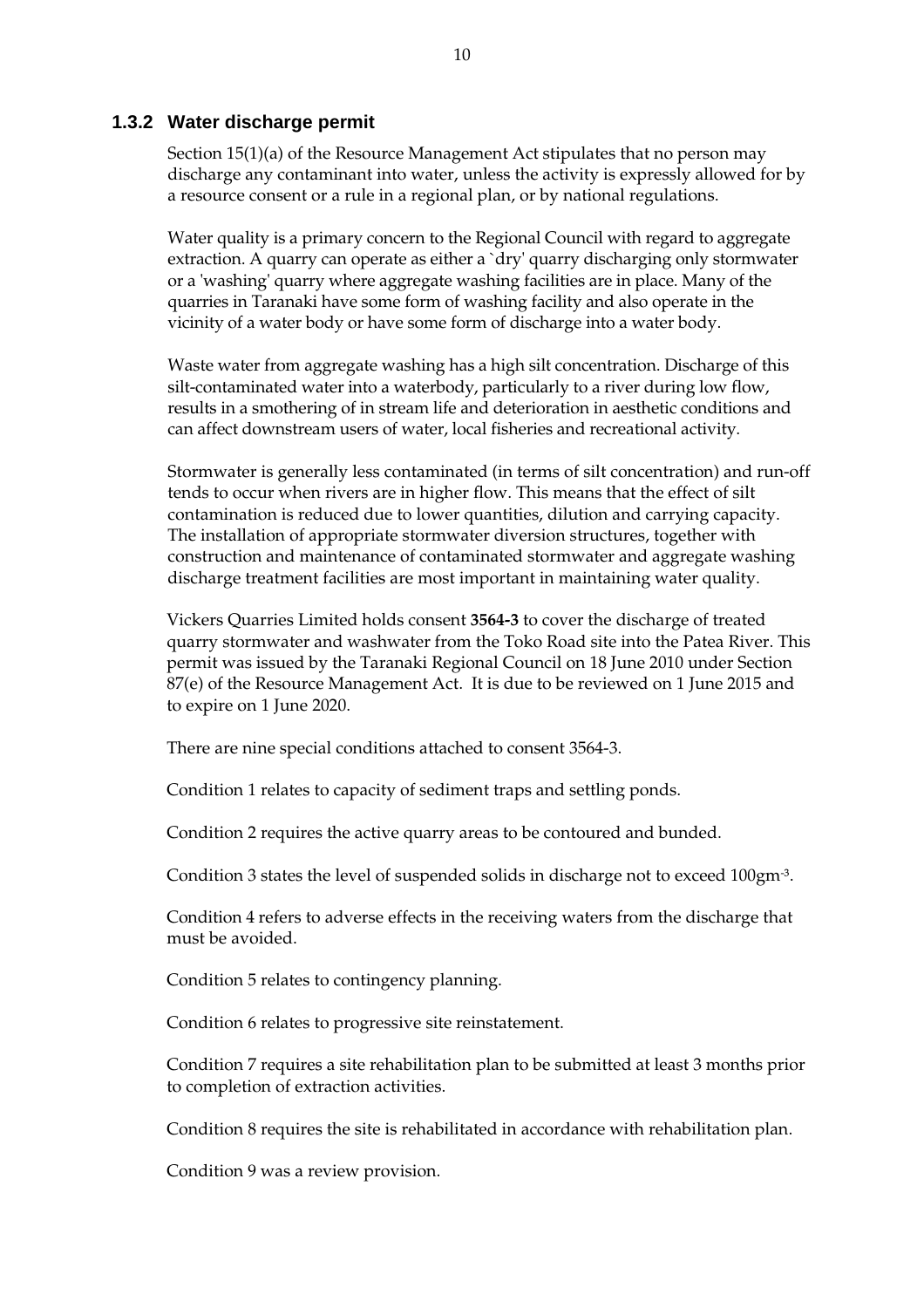A copy of this permit is attached to this report in Appendix I.

Vickers Quarries Limited holds consent **5218-2** to cover the discharge of treated stormwater and groundwater seepage from quarry operations into an unnamed tributary of the Manganui River at the York Road site. This consent was granted on 12 September 2012 and expires on the 1 July 2027.

There are 11 special conditions attached to consent 5218-2.

Condition 1 requires the consent holder to adopt the best practicable option.

Condition 2 requires the consent holder to progressively reinstate site.

Condition 3 states the maximum stormwater catchment area.

Condition 4 relates to capacity of settlement ponds.

Condition 5 prohibits the direct discharge of untreated stormwater of groundwater.

Condition 6 states the limits of constituents of discharge before entry of treated stormwater into receiving waters.

Condition 7 refers to adverse effects in the receiving waters.

Condition 8 states that the site must be contoured or bunded.

Condition 9 requires an approved contingency to be provided.

Condition 10 requires the consent holder to notify the Chief Executive, Taranaki Regional Council, prior to any changes to operations at the site.

Condition 11 was a review provision.

Vickers Quarries Limited holds consent **4905-3** to cover the discharge of treated stormwater and washwater into and onto land and an unnamed tributary of the Waipuku Stream, a tributary of the Manganui River at the York Road site. This consent was granted on 12 September 2012 and expires on the 1 July 2027.

There are 11 special conditions attached to consent **4905-3.**

Condition 1 requires the consent holder to adopt the best practicable option.

Condition 2 requires the consent holder to progressively reinstate site.

Condition 3 states the maximum stormwater catchment area.

Condition 4 relates to capacity of settlement ponds.

Condition 5 prohibited the direct discharge of untreated stormwater of groundwater.

Condition 6 stated limits of constituents of discharge before entry of treated stormwater into receiving waters.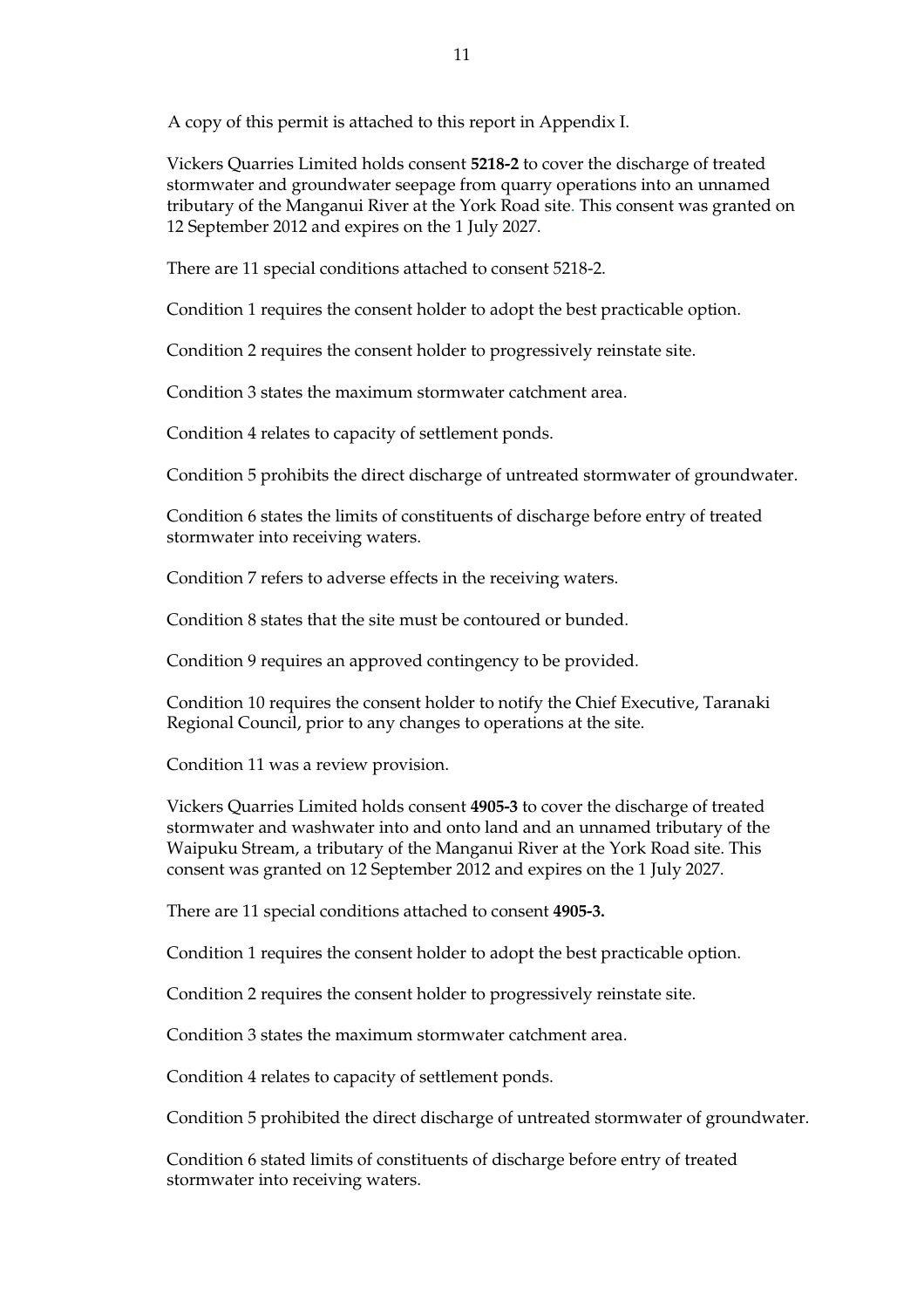Condition 7 refers to adverse effects in the receiving waters.

Condition 8 states that the site must be contoured or bunded.

Condition 9 requires an approved contingency to be provided.

Condition 10 requires the consent holder to notify the Chief Executive, Taranaki Regional Council, prior to any changes to operations at the site.

Condition 11 was a review provision.

#### **1.3.3 Air discharge permit**

 Section 15(1)(c) of the Resource Management Act stipulates that no person may discharge any contaminant from any industrial or trade premises into air, unless the activity is expressly allowed for by a resource consent, a rule in a regional plan, or by national regulations.

Rule 6 of the Council's Regional Air Plan (RAQP) for Taranaki allows the discharge of emissions from quarrying operations as a permitted activity, subject to compliance with various environmental performance conditions.

Vickers Quarries Limited holds no air discharge permits for either the Toko Road or York Road site because airborne discharges from the operations meet the requirements of Rule 6 of the RAQP.

#### **1.3.4 Discharges of wastes to land**

Sections 15(1)(b) and (d) of the Resource Management Act stipulate that no person may discharge any contaminant onto land if it may then enter water, or from any industrial or trade premises onto land under any circumstances, unless the activity is expressly allowed for by a resource consent, a rule in a regional plan, or by national regulations.

Vickers Quarries Limited holds consent **7615-1** to cover the discharge of cleanfill onto and into land at the York road site. This permit was issued by the Taranaki Regional Council on 17 February 2010 under Section 87(e) of the Resource Management Act. It is due to be reviewed on 1 June 2015 and to expire on 1 June 2027.

There are 8 special conditions attached to this consent.

Condition 1 states cleanfill shall only occur in the area indicated on the plan attached.

Condition 2 specifies and defines the discharge contaminants.

 Condition 3 specifies unauthorized contaminants that shall not be discharged on site. Condition 4 states that the consent holder must obtain written approval from the Consents Manger, Taranaki Regional Council in the event of uncertainty as to acceptability of discharge of a particular material.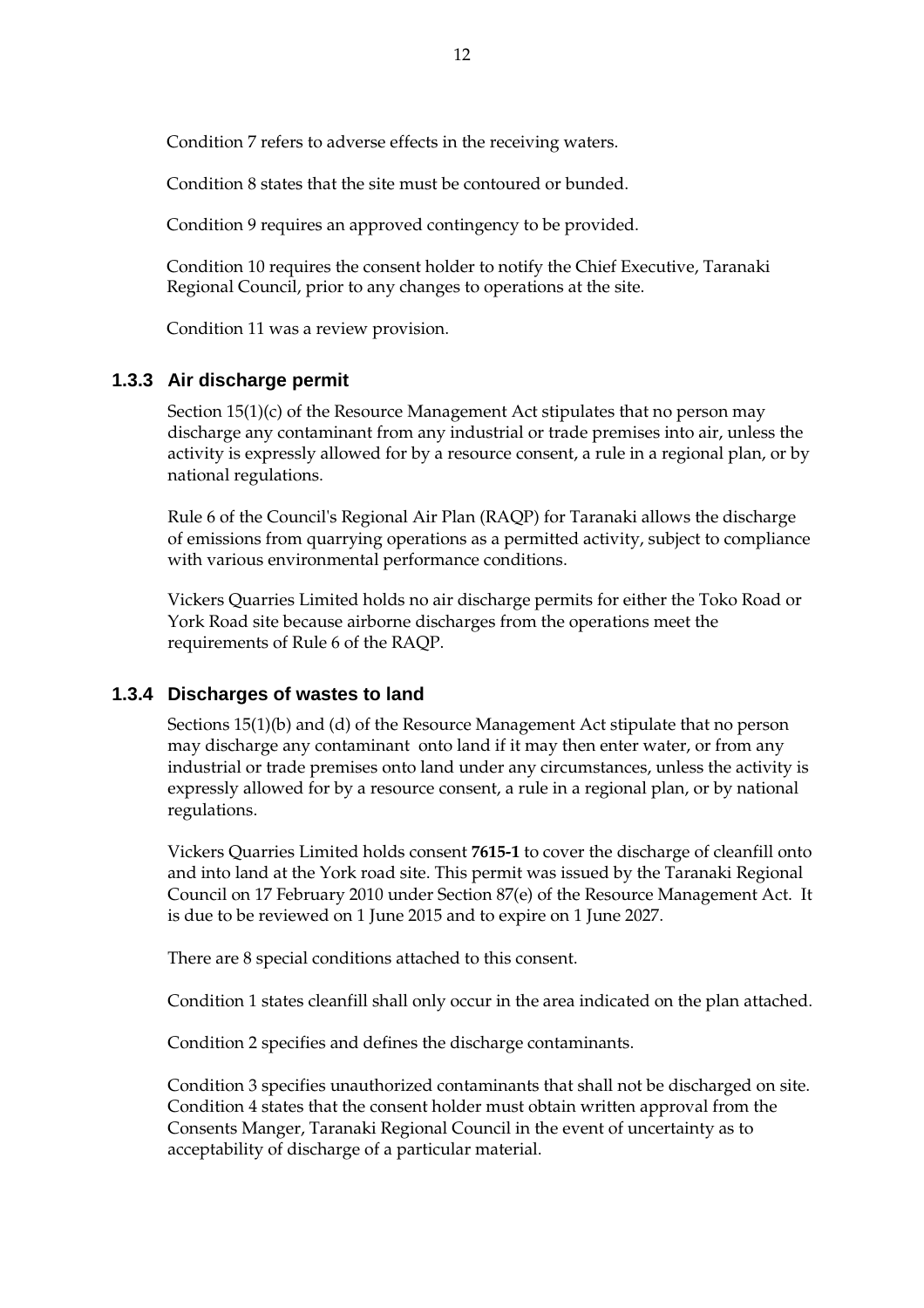Condition 5 requires the consent holder to adopt the best practicable option

Condition 6 requires stabilisation and revegetation upon completion of cleanfill discharge authorized by this consent.

Condition 7 refers to the lapse of the consent on the 31 March 2015, unless the consent is given effect to before the end of that period, or the Taranaki Regional Council fixes a longer period.

Condition 8 is a review provision.

A copy of the permit is attached to this report in Appendix I.

### **1.4 Monitoring programme**

#### **1.4.1 Introduction**

Section 35 of the Resource Management Act sets out obligation/s upon the Taranaki Regional Council to gather information, monitor, and conduct research on the exercise of resource consents, and the effects arising, within the Taranaki region and report upon these.

The Taranaki Regional Council may therefore make and record measurements of physical and chemical parameters, take samples for analysis, carry out surveys and inspections, conduct investigations, and seek information from consent holders.

The monitoring programme for the Company's two sites consisted of two primary components.

#### **1.4.2 Programme liaison and management**

There is generally a significant investment of time and resources by the Taranaki Regional Council in ongoing liaison with resource consent holders over consent conditions and their interpretation and application, in discussion over monitoring requirements, preparation for any reviews, renewals, or new consents, advice on the Council's environmental management strategies and the content of regional plans, and consultation on associated matters.

#### **1.4.3 Site inspections**

The York Road site was visited three times over the monitoring period and the Toko Road site was visited three times during the monitoring period. Routine inspections were made of the quarry operational areas and adjacent waterways, with particular reference to consent conditions. The main points of interest were plant processes that potentially or actually discharge to watercourses, including contaminated stormwater and process wastewaters. The neighbourhood was also surveyed for environmental effects.

## **2. Results**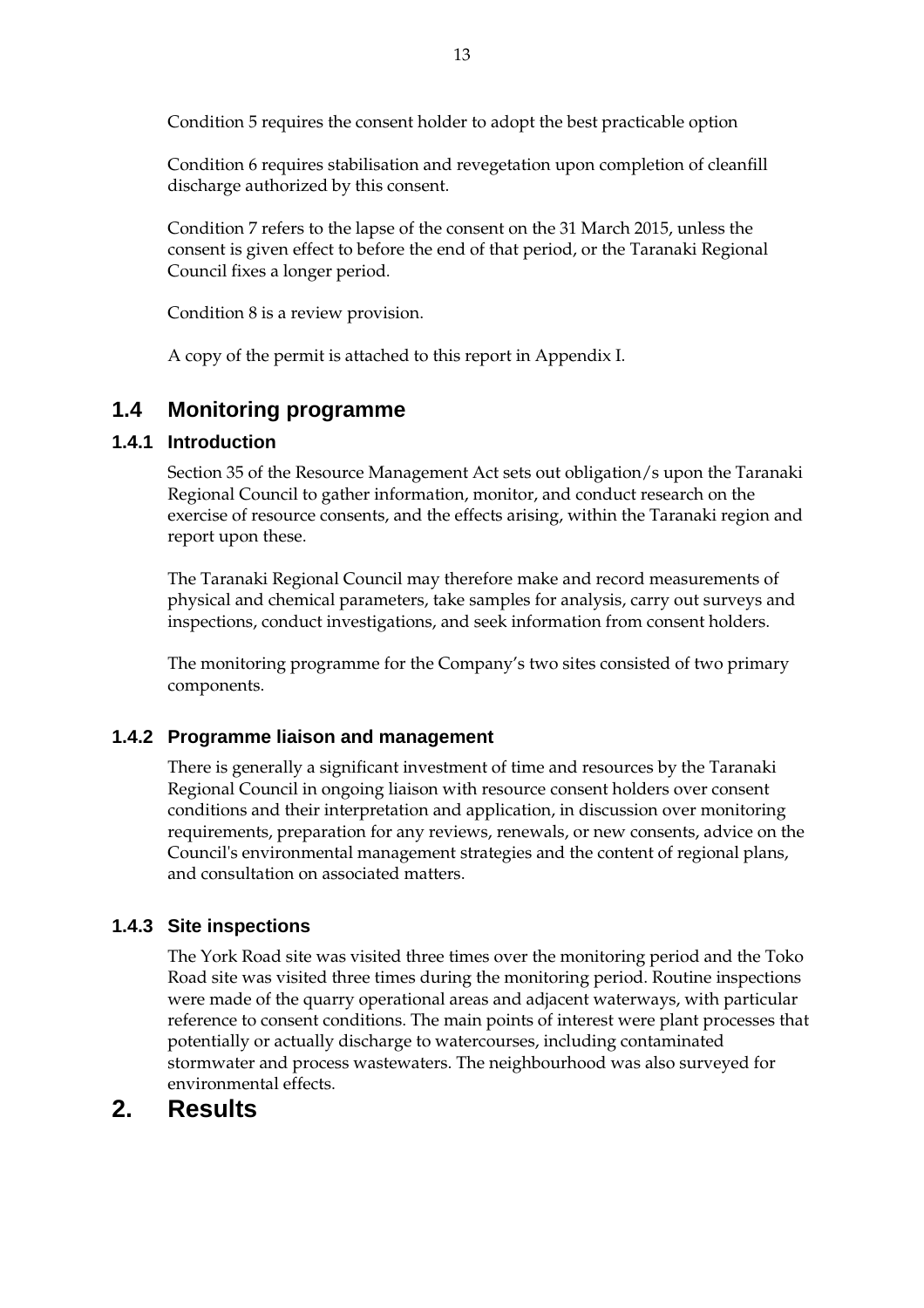### **2.1 Water**

#### **2.1.1 Inspections**

During the 2012-2013 monitoring period the Council carried out a total of six routine inspections; three inspections at the Toko Road Quarry and three at the York Road Quarry. Inspection notes are summarised below:

### **Toko Road Quarry**

#### **31 October 2012**

At the time of inspection, extraction, processing and washing of product was taking place. There was a lot of product stockpiled onsite. There were no ponding or dust issues. The site was tidy and complying with consent conditions.

#### **22 January 2013**

Processing was occurring at the time of inspection. A lot of product was stockpiled onsite. Wash water was circulating well and there was no discharging occurring at the time of inspection.

#### **24 June 2013**

Extracting and processing was occurring at time of inspection. There was a lot of product onsite. Ponds were not found to be discharging and the site looked neat and tidy.

#### **York Road Quarry**

#### **25 October 2012**

This inspection was undertaken in fine weather. There was a lot of product stockpiled. The site was relatively quiet apart from some processing. Ponds looked good and were having no visual impact on the receiving waters. There was no dust or ponding issues. The site was tidy and complying with consent conditions.

#### **23 January 2013**

There was a significant amount of product stockpiled. Processing and washing of material was taking place at the time of inspection. One of the silt/sediment ponds was being cleaned out, other ponds looked in good order and were not found to be having any effect on receiving waters visually. There were no dust or ponding issues taking place and the site was found to be tidy and complying with consent conditions.

#### **17 June 2013**

There was a lot of product stored onsite and processing was occurring at time of inspection. The extraction area looked good and ponds were working well.

#### **2.1.2 Results of discharge monitoring**

Wastewater sampling was not performed at the Toko Road or the York Road quarry sites during 2012-2013 monitoring year as compliance monitoring inspections of the sties and the discharge from the silt/sediment ponds found treated stormwater and/or washwater discharges occurring on several occasions; but it was determined by the inspecting officer, at the time of inspections, that the discharge had been treated to a sufficient quality as to have no impact in the receiving waters and sampling was not warranted.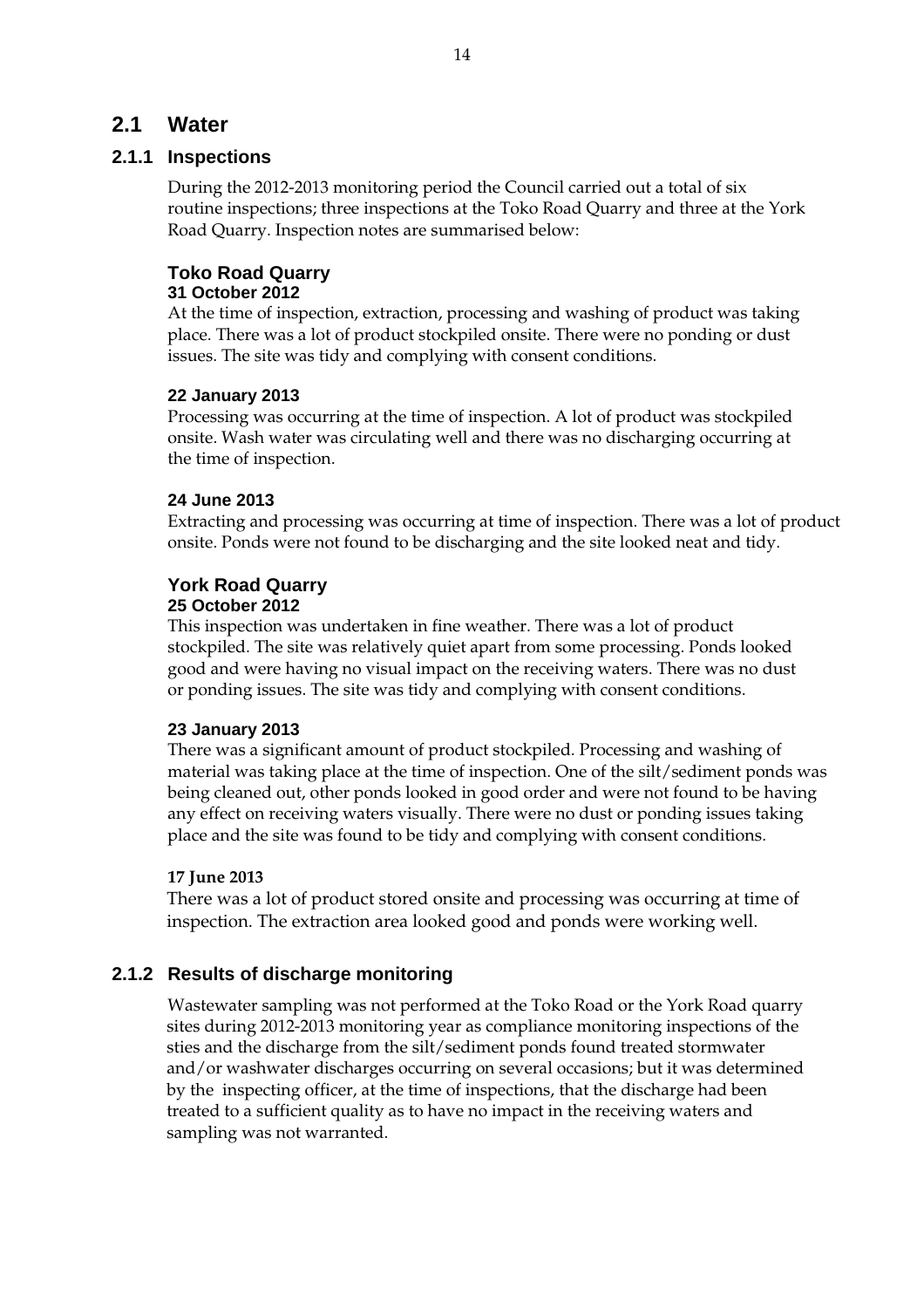### **2.2 Investigations, interventions, and incidents**

The monitoring programme for the year was based on what was considered to be an appropriate level of monitoring, review of data, and liaison with the consent holder. During the year matters may arise which require additional activity by the Council eg provision of advice and information, or investigation of potential or actual causes of non-compliance or failure to maintain good practices. A pro-active approach that in the first instance avoids issues occurring is favoured.

The Taranaki Regional Council operates and maintains a register of all complaints or reported and discovered excursions from acceptable limits and practices, including non-compliance with consents, which may damage the environment. The Unauthorised Incident Register (UIR) includes events where the company concerned has itself notified the Council. The register contains details of any investigation and corrective action taken.

Complaints may be alleged to be associated with a particular site. If there is potentially an issue of legal liability, the Council must be able to prove by investigation that the identified company is indeed the source of the incident (or that the allegation cannot be proven).

In the 2012-2013 period, it was not necessary for the Council to undertake significant additional investigations and interventions, or record incidents, in association with Vickers Quarries Limited's conditions in resource consents or provisions in Regional Plans in relation to the Company's activities during the monitoring period.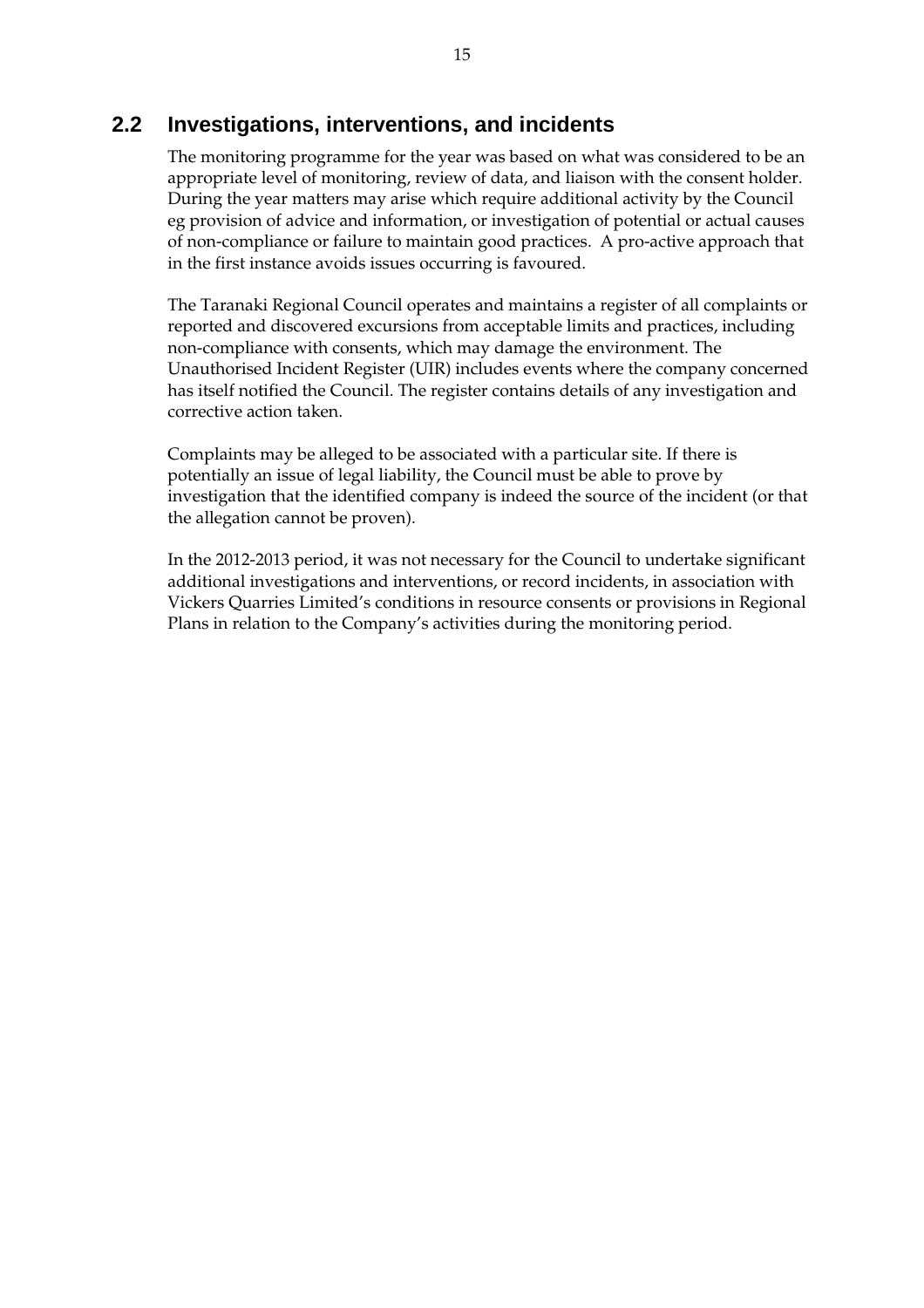### **3. Discussion**

### **3.1 Discussion of site performance**

During the period under review a total of six compliance monitoring inspections of the Company's two quarry sites were carried out.

Management of the two quarries sites was good for the reporting period with no complaints received by the Council and no abatement notices issued during the reporting period.

Overall, the consent holder demonstrated high level of environmental management at both quarry sites.

### **3.2 Environmental effects of exercise of consents**

The main potential environment effects on waterways that quarries can have are the discharges of washwater containing high suspended solids concentrations into nearby waterways. Such discharges may result in discolouration of the waterway near the discharge point and may result in smothering of benthic life forms, the formation of a barrier to fish movement and may affect fish spawning habitats.

The Taranaki Regional Council monitors for possible effects on stream life by conducting a visual inspection of the streambed both up and downstream of the quarry, and measuring physicochemical properties of the stormwater and receiving environment if warranted.

Inspections of the Company's York Road and Toko Road quarries during 2012-2013 showed that no adverse effects caused by discharges from these sites were evident downstream of the quarries.

## **3.3 Evaluation of performance**

A tabular summary of the consent holder's compliance record for the year under review is set out in Tables 1-4.

| <b>Condition requirement</b> |                                                                                                 | Means of monitoring during period under review | <b>Compliance</b><br>achieved? |
|------------------------------|-------------------------------------------------------------------------------------------------|------------------------------------------------|--------------------------------|
|                              | Adopt best practicable option                                                                   | Inspections of discharge point inspections     | Yes                            |
| 2.                           | Operate and progressively reinstate the<br>quarry site to minimise stormwater<br>catchment area | Inspections of site                            | Yes                            |
| 3.                           | Discharge form catchment area not<br>exceeding 6 ha.                                            | Inspections of site                            | Yes                            |
| 4.                           | Maintain and operate settling ponds                                                             | Inspections of site                            | Yes                            |
| 5.                           | Prevent direct discharge of stormwater<br>and washwater into receiving waters                   | Inspections of site                            | Yes                            |

**Table 1** Summary of performance for Consent 5218-2 (York Road) to discharge treated stormwater and groundwater seepage into an unnamed tributary of the Manganui River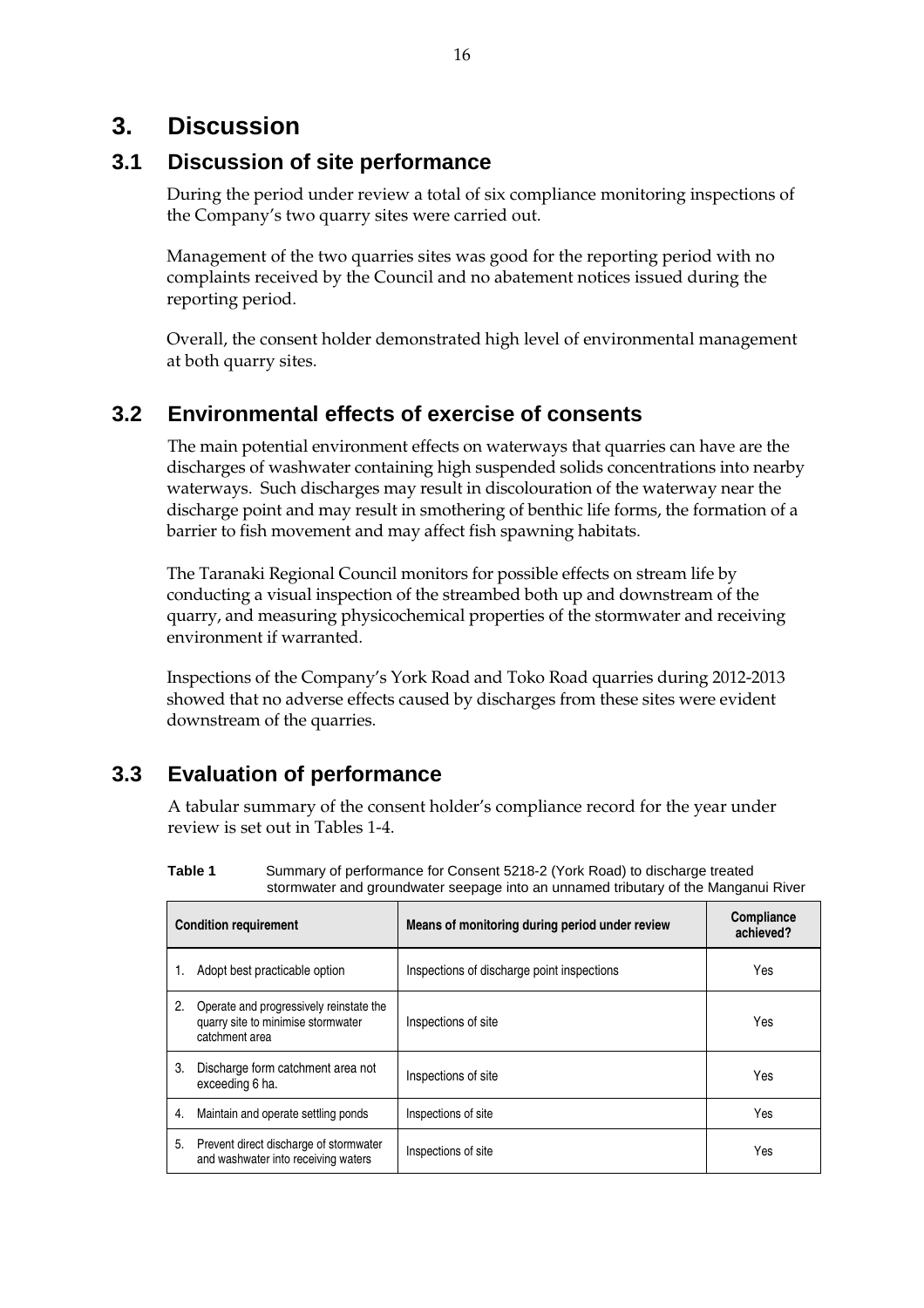| <b>Condition requirement</b>                                                                      |                                                                                                       | Means of monitoring during period under review | <b>Compliance</b><br>achieved? |
|---------------------------------------------------------------------------------------------------|-------------------------------------------------------------------------------------------------------|------------------------------------------------|--------------------------------|
| 6.                                                                                                | Concentration limits                                                                                  | Inspections of site (no sampling required)     | Yes                            |
| 7.                                                                                                | Limits within mixing zone                                                                             | Inspections of site (no sampling required)     | Yes                            |
| 8.                                                                                                | Properly and efficiently maintain and<br>operate the silt control structures to<br>minimise discharge | Inspections of site                            | Yes                            |
| 9.                                                                                                | Provide contingency plan to TRC                                                                       | Received                                       | Yes                            |
|                                                                                                   | 10. Notification to Chief Executive, TRC<br>prior to any changes in operations                        | Received                                       | Yes                            |
|                                                                                                   | 11. Review condition                                                                                  | Optional review June 2015                      | N/A                            |
| Overall assessment of consent compliance and environmental performance in respect of this consent |                                                                                                       | High                                           |                                |

#### **Table 2** Summary of performance for Consent 3564-3 (Toko Road) to discharge treated stormwater and washwater from a quarry into the Patea River

| <b>Condition requirement</b>                                                                      |                                                                                        | Means of monitoring during period under review | Compliance<br>achieved? |
|---------------------------------------------------------------------------------------------------|----------------------------------------------------------------------------------------|------------------------------------------------|-------------------------|
| 1.                                                                                                | Requires sediment traps or settling<br>ponds to be used                                | Inspections of site                            | Yes                     |
| 2.                                                                                                | Requires active quarry area to be<br>bunded                                            | Inspections of site                            | Yes                     |
| 3.                                                                                                | Suspended solids not to exceed<br>$100$ g/m <sup>3</sup>                               | Sampling (not required)                        | Yes                     |
| 4.                                                                                                | Discharge not to cause effect beyond<br>mixing zone                                    | Inspections of receiving water                 | Yes                     |
| 5.                                                                                                | Supply TRC with contingency plan                                                       | Received                                       | Yes                     |
| 6.                                                                                                | Progressive reinstatement of site                                                      | Inspections of site                            | Yes                     |
| 7.                                                                                                | Rehabilitation plan to be submitted<br>prior to completion of extraction<br>activities | N/A                                            | N/A                     |
| 8.                                                                                                | Rehabilitate site prior to rehabilitation<br>or expiry of consent                      | N/A                                            | N/A                     |
| 9.                                                                                                | Review condition                                                                       | Optional review date June 2015                 | N/A                     |
| Overall assessment of consent compliance and environmental performance in respect of this consent |                                                                                        | High                                           |                         |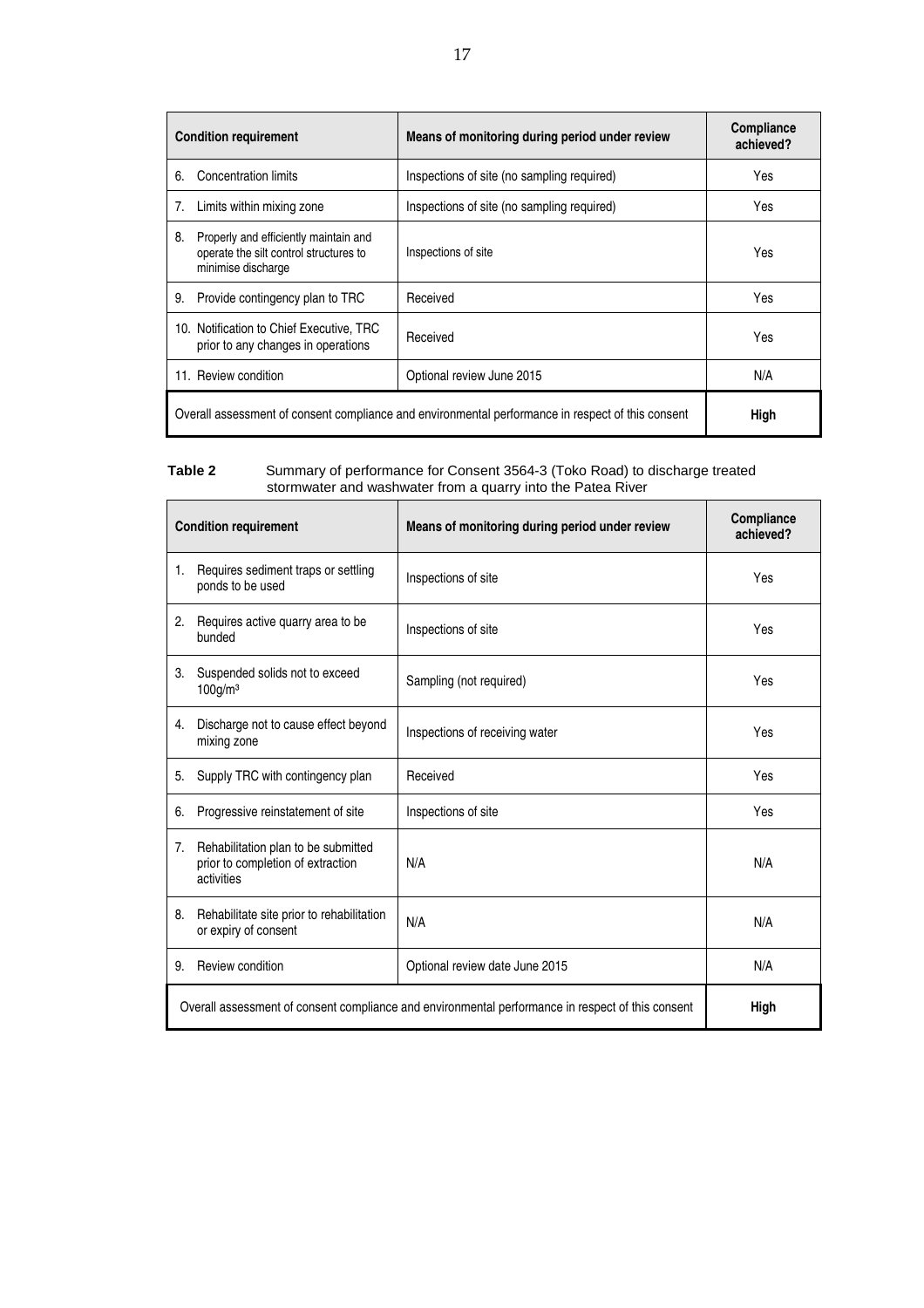**Table 3** Summary of performance for Consent 4905-3 (York Road) to discharge stormwater and washwater from a quarry site onto land and into an unnamed tributary of the Waipuku Stream

|                                                                                                   | <b>Condition requirement</b>                                                                          | Means of monitoring during period under review | Compliance<br>achieved? |
|---------------------------------------------------------------------------------------------------|-------------------------------------------------------------------------------------------------------|------------------------------------------------|-------------------------|
| 1.                                                                                                | Adopt best practicable option                                                                         | Inspections of discharge point inspections     | Yes                     |
| 2.                                                                                                | Operate and progressively reinstate the<br>quarry site to minimise stormwater<br>catchment area       | Inspections of site                            | Yes                     |
| 3.                                                                                                | Discharge form catchment area not<br>exceeding 6 ha.                                                  | Inspections of site                            | Yes                     |
| 4.                                                                                                | Maintain and operate settling ponds                                                                   | Inspections of site                            | Yes                     |
| 5.                                                                                                | Prevent direct discharge of stormwater<br>and washwater into receiving waters                         | Inspections of site                            | Yes                     |
| 6.                                                                                                | <b>Concentration limits</b>                                                                           | Inspections of site (no sampling required)     | Yes                     |
| 7.                                                                                                | Limits within mixing zone                                                                             | Inspections of site (no sampling required)     | Yes                     |
| 8.                                                                                                | Properly and efficiently maintain and<br>operate the silt control structures to<br>minimise discharge | Inspections of site                            | Yes                     |
| 9.                                                                                                | Provide contingency plan to TRC                                                                       | Received                                       | Yes                     |
|                                                                                                   | 10. Notification to Chief Executive, TRC<br>prior to any changes in operations                        | Received                                       | Yes                     |
|                                                                                                   | 11. Review condition                                                                                  | Optional review June 2015                      | N/A                     |
| Overall assessment of consent compliance and environmental performance in respect of this consent |                                                                                                       | High                                           |                         |

#### **Table 4** Summary of performance for Consent 7615-1 (York Road) to discharge cleanfill into or onto land

|    | <b>Condition requirement</b>                                                                                                                       | Means of monitoring during period under review | <b>Compliance</b><br>achieved? |
|----|----------------------------------------------------------------------------------------------------------------------------------------------------|------------------------------------------------|--------------------------------|
| 1. | Discharge shall only occur in area<br>indicated by plan                                                                                            | Inspections of site                            | Yes                            |
| 2. | Discharge contaminants shall be<br>limited to cleanfill and inert materials                                                                        | Inspections of site                            | Yes                            |
| 3. | Discharge of specified contaminants<br>shall not occur                                                                                             | Inspections of site                            | Yes                            |
| 4. | Written approval obtained from<br>Consents manager by Consent<br>holder regarding uncertainly of<br>acceptability of material to be<br>discharged. | N/A                                            | N/A                            |
| 5. | Adopt best practicable option                                                                                                                      | Inspection od site and records                 | Yes                            |
| 6. | Stabilization and revegetation on<br>completion of authorized discharge                                                                            | N/A                                            | Yes                            |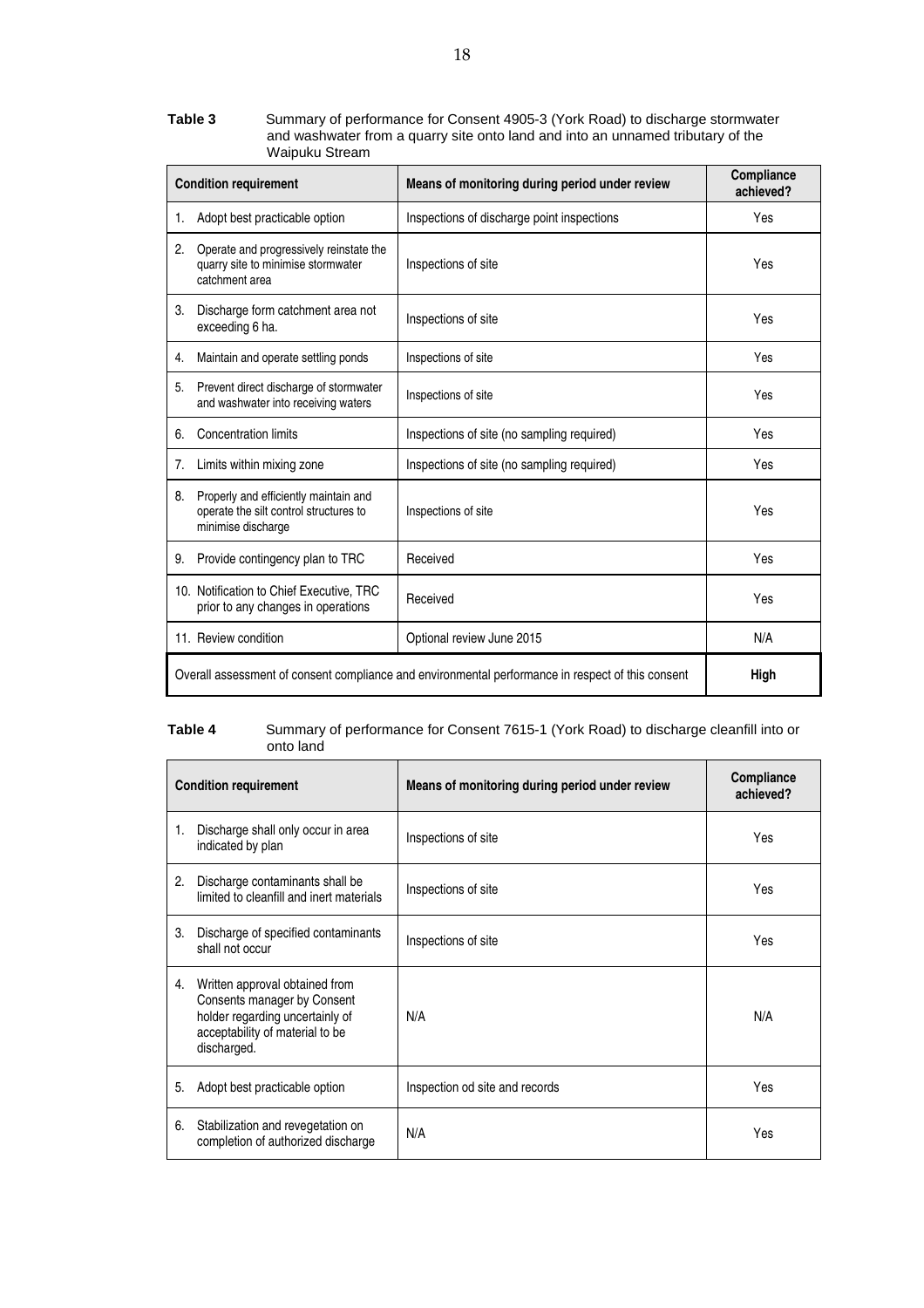| <b>Condition requirement</b>                                                                                         | Means of monitoring during period under review | Compliance<br>achieved? |
|----------------------------------------------------------------------------------------------------------------------|------------------------------------------------|-------------------------|
| Consent Lapse                                                                                                        | N/A                                            | N/A                     |
| TRC may serve notice of its intention<br>8.<br>to review, amend, delete, or add to<br>the conditions of this consent | Optional review date June 2015                 | N/A                     |
| Overall assessment of consent compliance and environmental performance in respect of this consent                    |                                                | High                    |

During the year the Company demonstrated a high level of environmental performance and compliance with its resource consents. Thee were no incidents recorded in relation to operations at either of the Vickers Quarries sites. The sites were both well managed and tidy. The bunding and ponds appeared to be well maintained.

### **3.4 Recommendations from the 2011-2012 Annual Report**

In the 2011-2012 Annual Report, it was recommended:

- 1. THAT monitoring of the Vickers Quarries Limited York Road quarry in 2012-2013 remains unchanged from the previous year.
- 2. THAT monitoring of the Vickers Quarries Limited Toko Road quarry in 2012-2013 remains unchanged from the previous year.

These recommendations were carried out in the 2012-2013 monitoring period.

### **3.5 Alterations to monitoring programmes for 2013-2014**

In designing and implementing the monitoring programmes for air/water discharges in the region, the Taranaki Regional Council has taken into account the extent of information made available by previous authorities, its relevance under the Resource Management Act, the obligations of the Act in terms of monitoring emissions/discharges and effects, and subsequently reporting to the regional community, the scope of assessments required at the time of renewal of permits, and the need to maintain a sound understanding of industrial processes within Taranaki emitting to the atmosphere/discharging to the environment.

It is proposed that for 2013-2014 the monitoring programme for Vickers Quarries Limited Toko Road and York Road sites remain unchanged from the 2011-2012 monitoring period. A recommendation to this effect is attached to this report.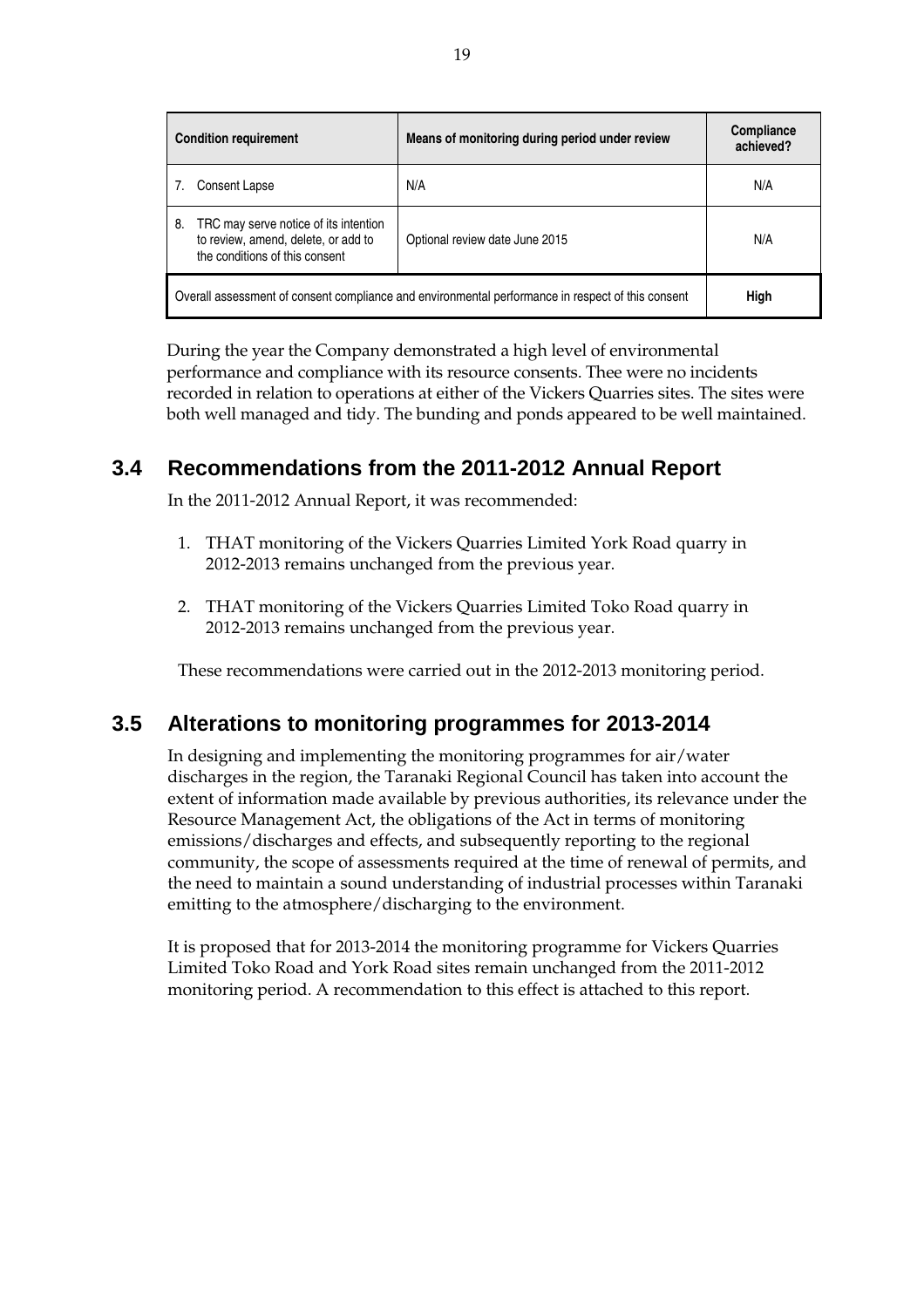# **4. Recommendations**

- 1. THAT monitoring of the Vickers Quarries Limited York Road quarry in 2013- 2014 remains unchanged from 2012-2013.
- 2. THAT monitoring of the Vickers Quarries Limited Toko Road quarry in 2013- 2014 remains unchanged from 2012-2013.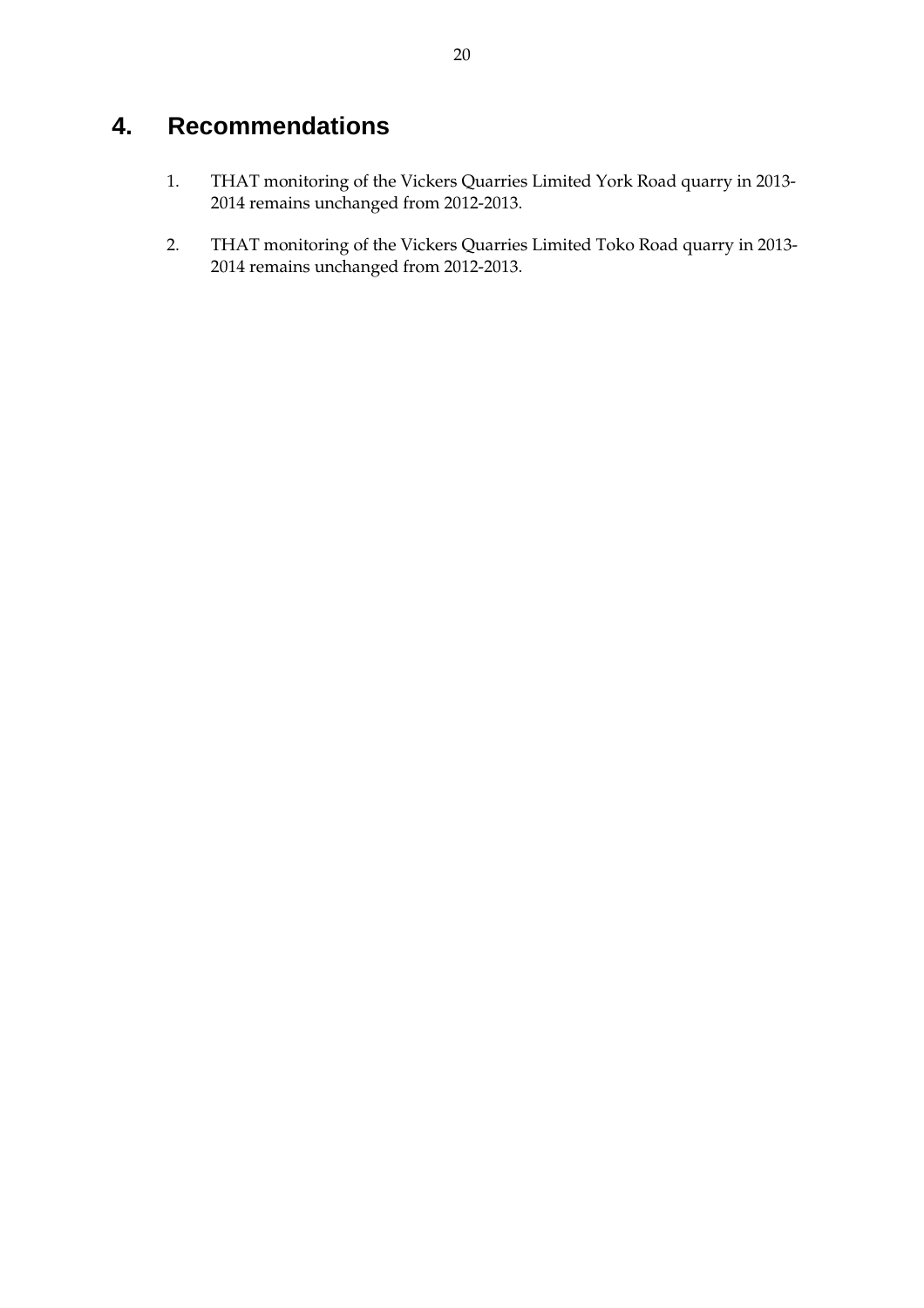# **Glossary of common te**r**ms and abbreviations**

The following abbreviations and terms are used within this report:

| $Al^*$        | aluminium                                                                          |
|---------------|------------------------------------------------------------------------------------|
| $As^*$        | arsenic                                                                            |
| Biomonitoring | assessing the health of the environment using aquatic organisms                    |
| <b>BOD</b>    | biochemical oxygen demand. A measure of the presence of degradable                 |
|               | organic matter, taking into account the biological conversion of                   |
|               | ammonia to nitrate                                                                 |
| <b>BODF</b>   | biochemical oxygen demand of a filtered sample                                     |
| bund          | a wall around a tank to contain its contents in the case of a leak                 |
| <b>CBOD</b>   | carbonaceous biochemical oxygen demand. A measure of the presence                  |
|               | of degradable organic matter, excluding the biological conversion of               |
|               | ammonia to nitrate                                                                 |
| cfu           | colony forming units. A measure of the concentration of bacteria                   |
|               | usually expressed as per 100 millilitre sample                                     |
| <b>COD</b>    | chemical oxygen demand. A measure of the oxygen required to oxidise                |
|               | all matter in a sample by chemical reaction                                        |
|               |                                                                                    |
| Condy         | conductivity, an indication of the level of dissolved salts in a sample,           |
|               | usually measured at $20^{\circ}$ C and expressed in mS/m                           |
| $Cu*$         | copper                                                                             |
| Cumec         | A volumetric measure of flow- 1 cubic metre per second $(1 \text{ m}^3\text{s-1})$ |
| DO            | dissolved oxygen                                                                   |
| <b>DRP</b>    | dissolved reactive phosphorus                                                      |
| E.coli        | escherichia coli, an indicator of the possible presence of faecal material         |
|               | and pathological micro-organisms. Usually expressed as colony forming              |
|               | units per 100 millilitre sample                                                    |
| Ent           | enterococci, an indicator of the possible presence of faecal material and          |
|               | pathological micro-organisms. Usually expressed as colony forming                  |
|               | units per 100 millilitre of sample                                                 |
| F             | fluoride                                                                           |
| FC            | faecal coliforms, an indicator of the possible presence of faecal material         |
|               | and pathological micro-organisms. Usually expressed as colony forming              |
|               | units per 100 millilitre sample                                                    |
| fresh         | elevated flow in a stream, such as after heavy rainfall                            |
| $g/m^3$       | grams per cubic metre, and equivalent to milligrams per litre $(mg/L)$ . In        |
|               | water, this is also equivalent to parts per million (ppm), but the same            |
|               | does not apply to gaseous mixtures                                                 |
| Incident      | an event that is alleged or is found to have occurred that may have                |
|               | actual or potential environmental consequences or may involve non-                 |
|               | compliance with a consent or rule in a regional plan. Registration of an           |
|               | incident by the Council does not automatically mean such an outcome                |
|               | had actually occurred                                                              |
| Intervention  | action/s taken by Council to instruct or direct actions be taken to avoid          |
|               | or reduce the likelihood of an incident occurring                                  |
| Investigation | action taken by Council to establish what were the                                 |
|               | circumstances/events surrounding an incident including any                         |
|               | allegations of an incident                                                         |
| 1/s           | litres per second                                                                  |
|               |                                                                                    |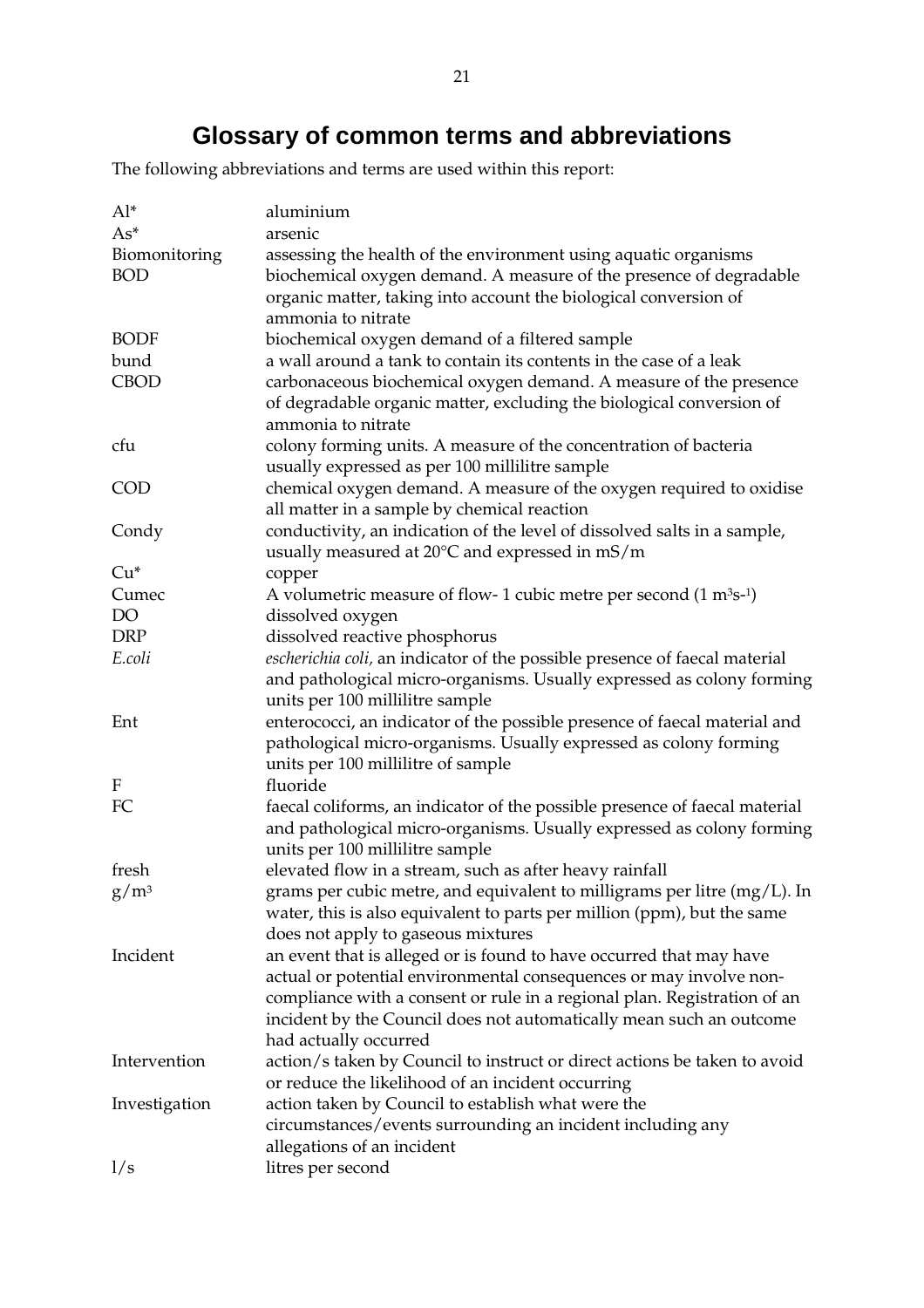| <b>MCI</b>       | macroinvertebrate community index; a numerical indication of the state<br>of biological life in a stream that takes into account the sensitivity of the                                                                                                                                          |
|------------------|--------------------------------------------------------------------------------------------------------------------------------------------------------------------------------------------------------------------------------------------------------------------------------------------------|
|                  | taxa present to organic pollution in stony habitats                                                                                                                                                                                                                                              |
| mS/m             | millisiemens per metre                                                                                                                                                                                                                                                                           |
| mixing zone      | the zone below a discharge point where the discharge is not fully mixed<br>with the receiving environment. For a stream, conventionally taken as a<br>length equivalent to 7 times the width of the stream at the discharge<br>point                                                             |
| NH <sub>4</sub>  | ammonium, normally expressed in terms of the mass of nitrogen (N)                                                                                                                                                                                                                                |
| NH <sub>3</sub>  | unionised ammonia, normally expressed in terms of the mass of nitrogen<br>(N)                                                                                                                                                                                                                    |
| NO <sub>3</sub>  | nitrate, normally expressed in terms of the mass of nitrogen (N)                                                                                                                                                                                                                                 |
| <b>NTU</b>       | Nephelometric Turbidity Unit, a measure of the turbidity of water                                                                                                                                                                                                                                |
| O&G              | oil and grease, defined as anything that will dissolve into a particular<br>organic solvent (e.g. hexane). May include both animal material (fats)<br>and mineral matter (hydrocarbons)                                                                                                          |
| $Pb^*$           | lead                                                                                                                                                                                                                                                                                             |
| pH               | a numerical system for measuring acidity in solutions, with 7 as neutral.<br>Numbers lower than 7 are increasingly acidic and higher than 7 are<br>increasingly alkaline. The scale is logarithmic i.e. a change of 1<br>represents a ten-fold change in strength. For example, a pH of 4 is ten |
|                  | times more acidic than a pH of 5                                                                                                                                                                                                                                                                 |
| Physicochemical  | measurement of both physical properties (e.g. temperature, clarity,<br>density) and chemical determinants (e.g. metals and nutrients) to<br>characterise the state of an environment                                                                                                             |
| $PM_{10}$        | relatively fine airborne particles (less than 10 micrometre diameter)                                                                                                                                                                                                                            |
| resource consent | refer Section 87 of the RMA. Resource consents include land use<br>consents (refer Sections 9 and 13 of the RMA), coastal permits (Sections                                                                                                                                                      |
|                  | 12, 14 and 15), water permits (Section 14) and discharge permits (Section<br>15)                                                                                                                                                                                                                 |
| <b>RMA</b>       | Resource Management Act 1991 and including all subsequent<br>amendments                                                                                                                                                                                                                          |
| SS               | suspended solids                                                                                                                                                                                                                                                                                 |
| SQMCI            | semi quantitative macroinvertebrate community index;                                                                                                                                                                                                                                             |
| Temp             | temperature, measured in °C (degrees Celsius)                                                                                                                                                                                                                                                    |
| Turb             | turbidity, expressed in NTU                                                                                                                                                                                                                                                                      |
| UI               | Unauthorised Incident                                                                                                                                                                                                                                                                            |
| <b>UIR</b>       | Unauthorised Incident Register – contains a list of events recorded by                                                                                                                                                                                                                           |
|                  | the Council on the basis that they may have the potential or actual<br>environmental consequences that may represent a breach of a consent<br>or provision in a Regional Plan                                                                                                                    |
| Zn*              | zinc                                                                                                                                                                                                                                                                                             |
|                  |                                                                                                                                                                                                                                                                                                  |

\*an abbreviation for a metal or other analyte may be followed by the letters 'As', to denote the amount of metal recoverable in acidic conditions. This is taken as indicating the total amount of metal that might be solubilised under extreme environmental conditions. The abbreviation may alternatively be followed by the letter 'D', denoting the amount of the metal present in dissolved form rather than in particulate or solid form.

For further information on analytical methods, contact the Council's laboratory.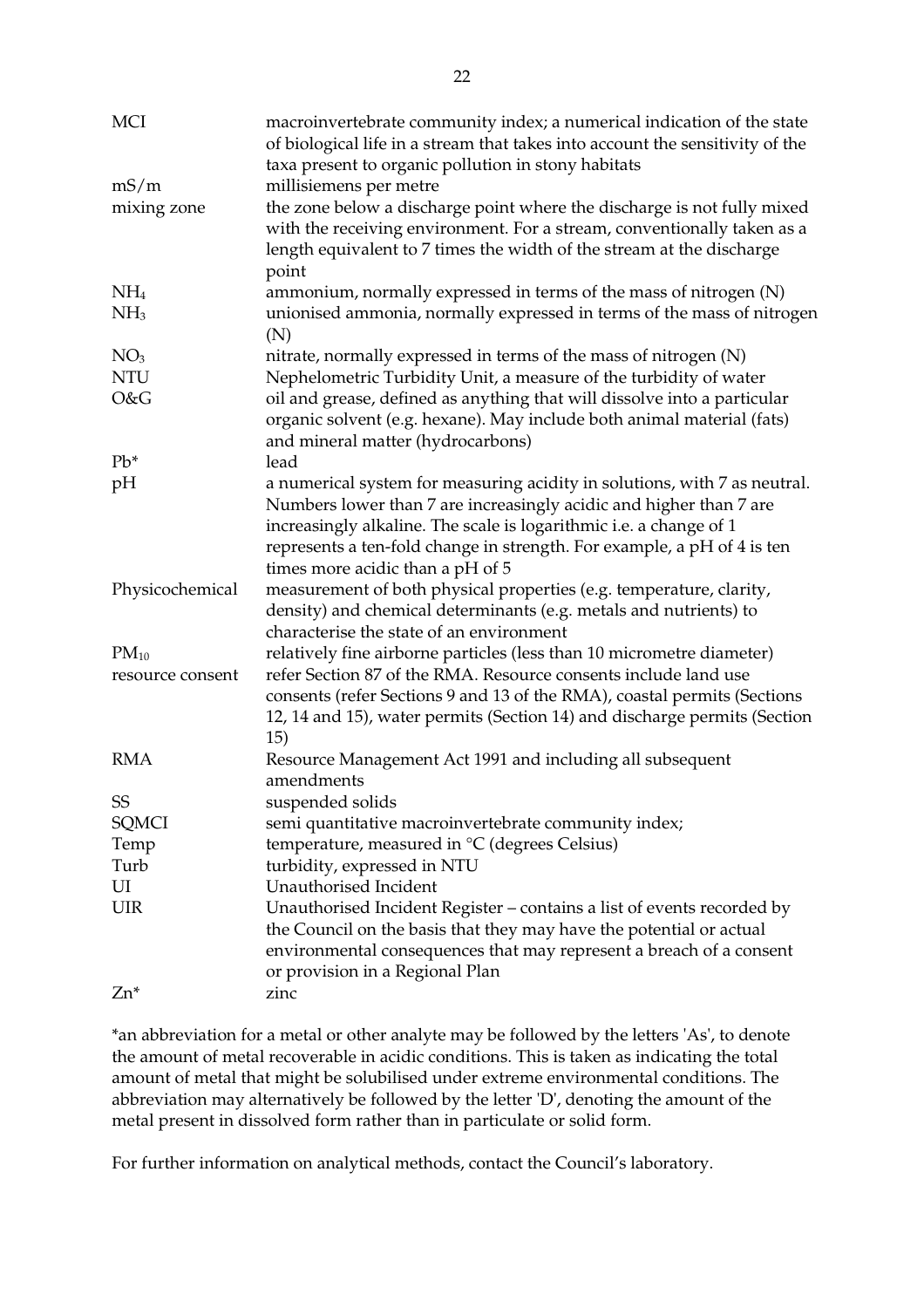## **Bibliography and references**

- Taranaki Regional Council, 1992: Regional Policy Statement Working Paper. Aggregate extraction in Taranaki. TRC Report.
- Taranaki Regional Council, 1996: Quarries Monitoring Programmes Annual Report 1995-96 Vickers Quarries, Toko Rd. Technical Report 96-15I.
- Taranaki Regional Council, 1997: Quarries Monitoring Programme 1996-97, Vickers Quarries, Toko Rd. Technical Report 97-69.
- Taranaki Regional Council, 1997: Quarries Monitoring Programme 1996-97, Vickers Quarries, York Rd. Technical Report 97-79.
- Taranaki Regional Council, 1998: Quarries Monitoring Programme 1997-98, Vickers Quarries Ltd. Technical Report 98-39.
- Taranaki Regional Council, 1999: Vickers Quarries Monitoring Programme Annual Report 1998-99. Technical Report 99-29.
- Taranaki Regional Council, 2000: Vickers Quarries Monitoring Programme Annual Report 1999-2000. Technical Report 2000-78.
- Taranaki Regional Council, 2001: Vickers Quarries Monitoring Programme Annual Report 2000-2001. Technical Report 2001-12.
- Taranaki Regional Council, 2002: Vickers Quarries Monitoring Programme Annual Report 2001-2002. Technical Report 2002-52.
- Taranaki Regional Council, 2003: Vickers Quarries Monitoring Programme Annual Report 2002-2003. Technical Report 2003-23.
- Taranaki Regional Council, 2004: Vickers Quarries Monitoring Programme Annual Report 2003-2004. Technical Report 2004-45.
- Taranaki Regional Council, 2004a: Biomonitoring of sites in the Manganui River in relation to the Vickers York Road Quarry extensions, March 2004. Internal report CF 334, document 58877.
- Taranaki Regional Council, 2005: Vickers Quarries Monitoring Programme Annual Report 2004-2005. Technical Report 2005-91.
- Taranaki Regional Council 2006: Biomonitoring of sites in the Manganui River in relation to the Vickers York Road quarry extensions, May 2006. TRC document number 171521.
- Taranaki Regional Council, 2006: Vickers Quarries Monitoring Programme Annual Report 2005-2006. Technical Report 2006-44.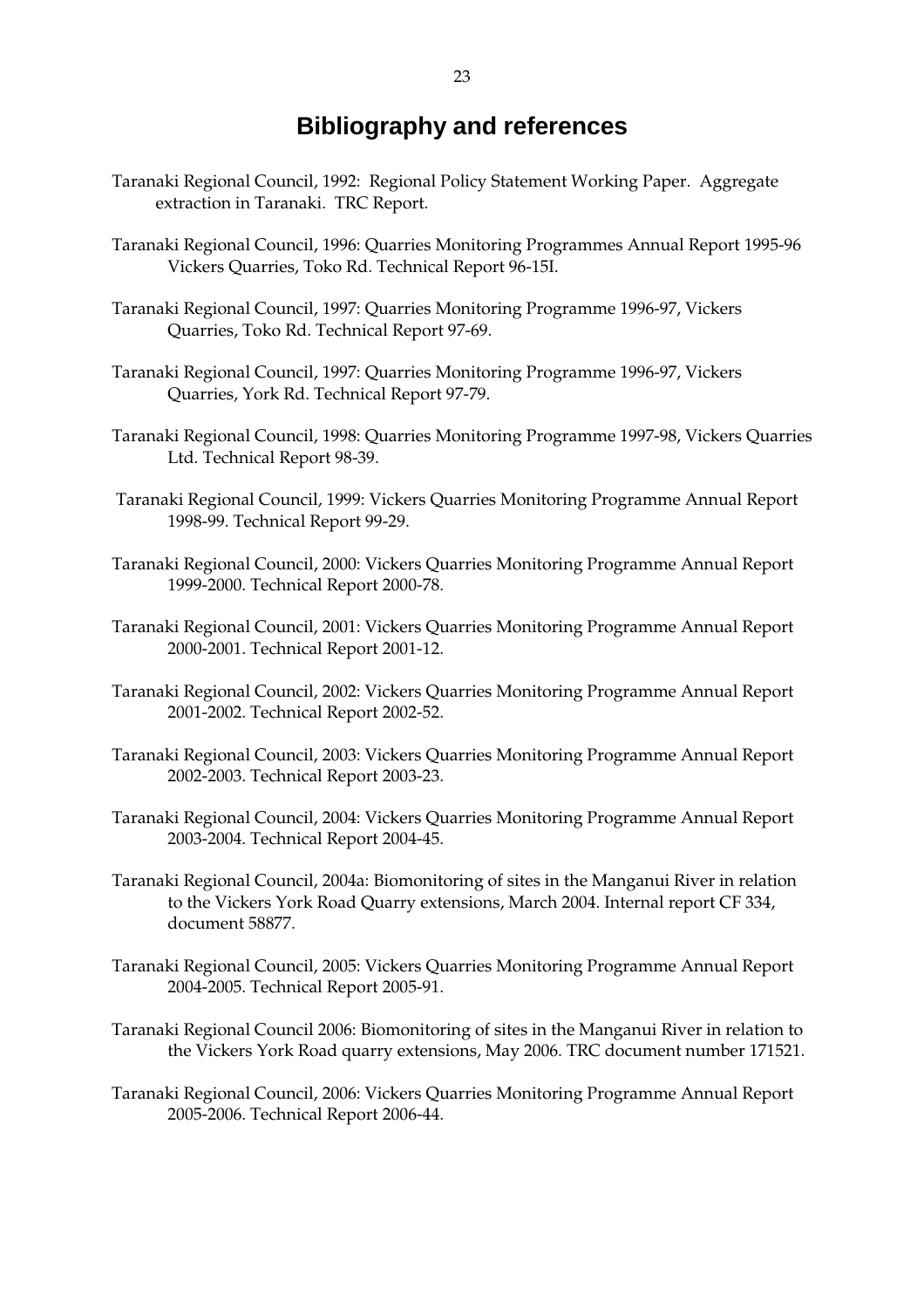- Taranaki Regional Council, 2007: Vickers Quarries Limited Toko and Midhirst Quarries Compliance Monitoring Programme Annual Report 2006-2007. Technical Report 2007-66
- Taranaki Regional Council, 2008: Vickers Quarries Limited Toko and Midhirst Quarries Compliance Monitoring Programme Annual Report 2007-2008. Technical Report 2008-73
- Taranaki Regional Council, 2009: Vickers Quarries Limited Toko and Midhirst Quarries Compliance Monitoring Programme Annual Report 2008-2009. Technical Report 2009-38
- Taranaki Regional Council, 2010: Vickers Quarries Limited Toko and Midhirst Quarries Compliance Monitoring Programme Annual Report 2009-2010. Technical Report 2010-57
- Taranaki Regional Council, 2011: Vickers Quarries Limited Toko and Midhirst Quarries Compliance Monitoring Programme Annual Report 2010-2011. Technical Report 2011-82
- Taranaki Regional Council, 2012: Vickers Quarries Limited Toko and Midhirst Quarries Compliance Monitoring Programme Annual Report 2011-2012. Technical Report 2012-69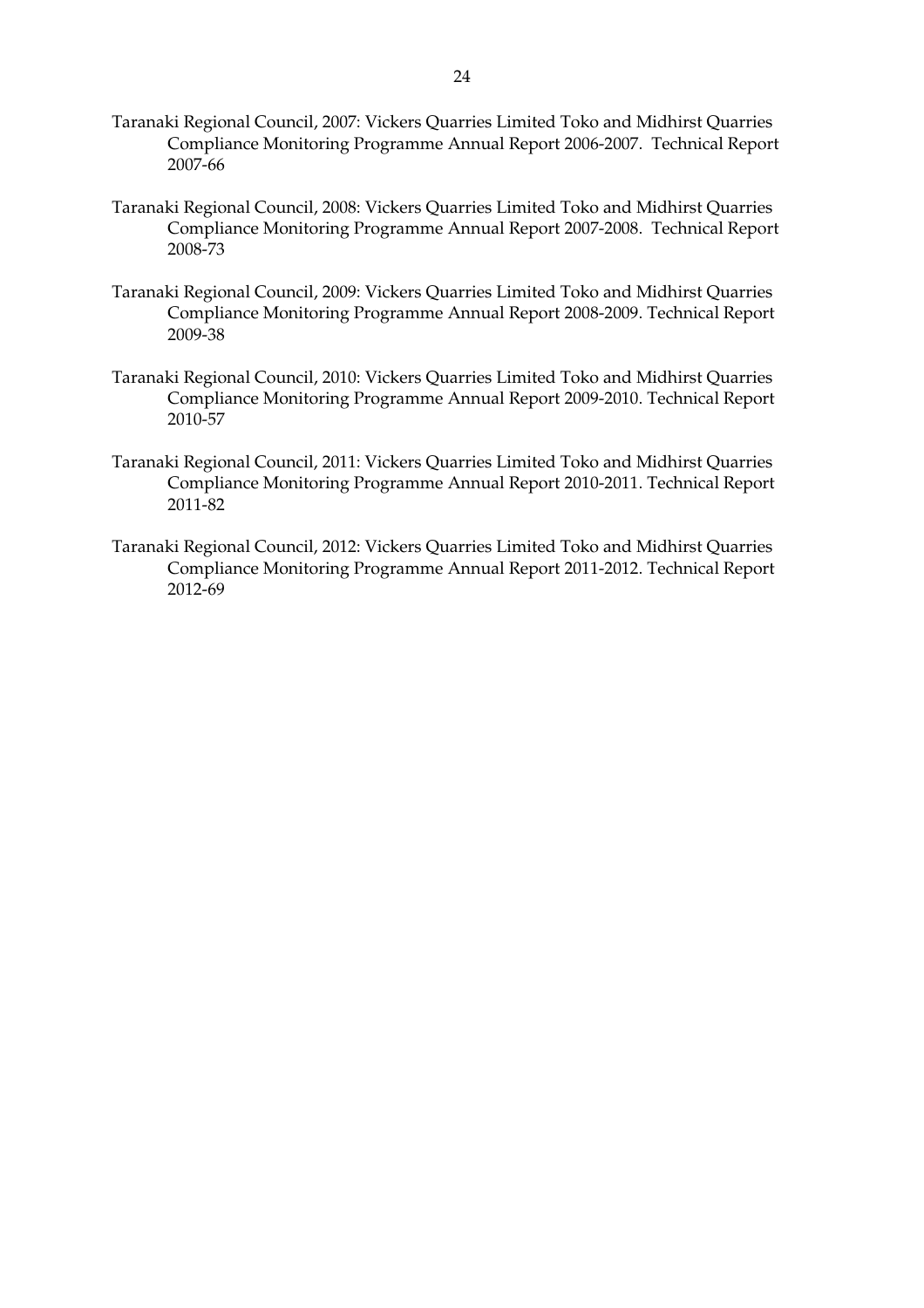**Appendix I** 

**Resource consents held by Vickers Quarry Limited**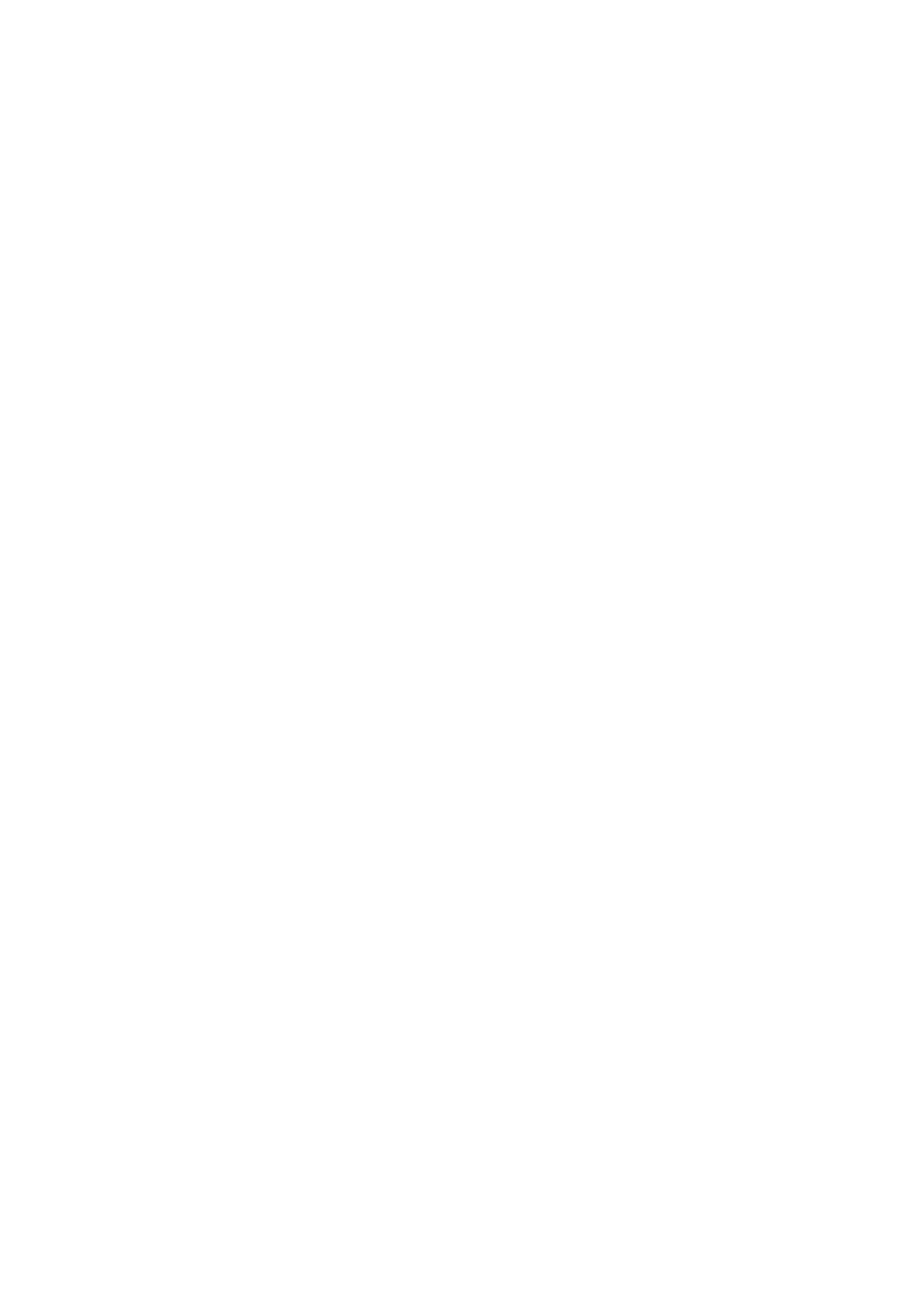

CHIEF EXECUTIVE PRIVATE BAG 713 47 CLOTEN ROAD **STRATFORD** NEW ZEALAND PHONE: 06-765 7127 FAX: 06-765 5097 www.trc.govt.nz

> Please quote our file number on all correspondence

Name of **Consent Holder:**  **Vickers Quarries Limited** 125 Radnor Road **RD24** STRATFORD 4394

**Consent Granted** Date:

18 June 2010

### **Conditions of Consent**

**Discharge Permit** 

**Pursuant to the Resource Management Act 1991** 

a resource consent is hereby granted by the

**Taranaki Regional Council** 

| Consent Granted: | To discharge treated stormwater and treated aggregate   |
|------------------|---------------------------------------------------------|
|                  | washwater from a quarry site into the Patea River at or |
|                  | about (NZTM) 1721850E-5643115N                          |

- 1 June 2020 **Expiry Date:**
- Review Date(s): **June 2015**

Site Location: 278 Toko Road, Stratford

Pt lot 2 DP 739 Legal Description:

Catchment: Patea

> For General, Standard and Special conditions pertaining to this consent please see reverse side of this document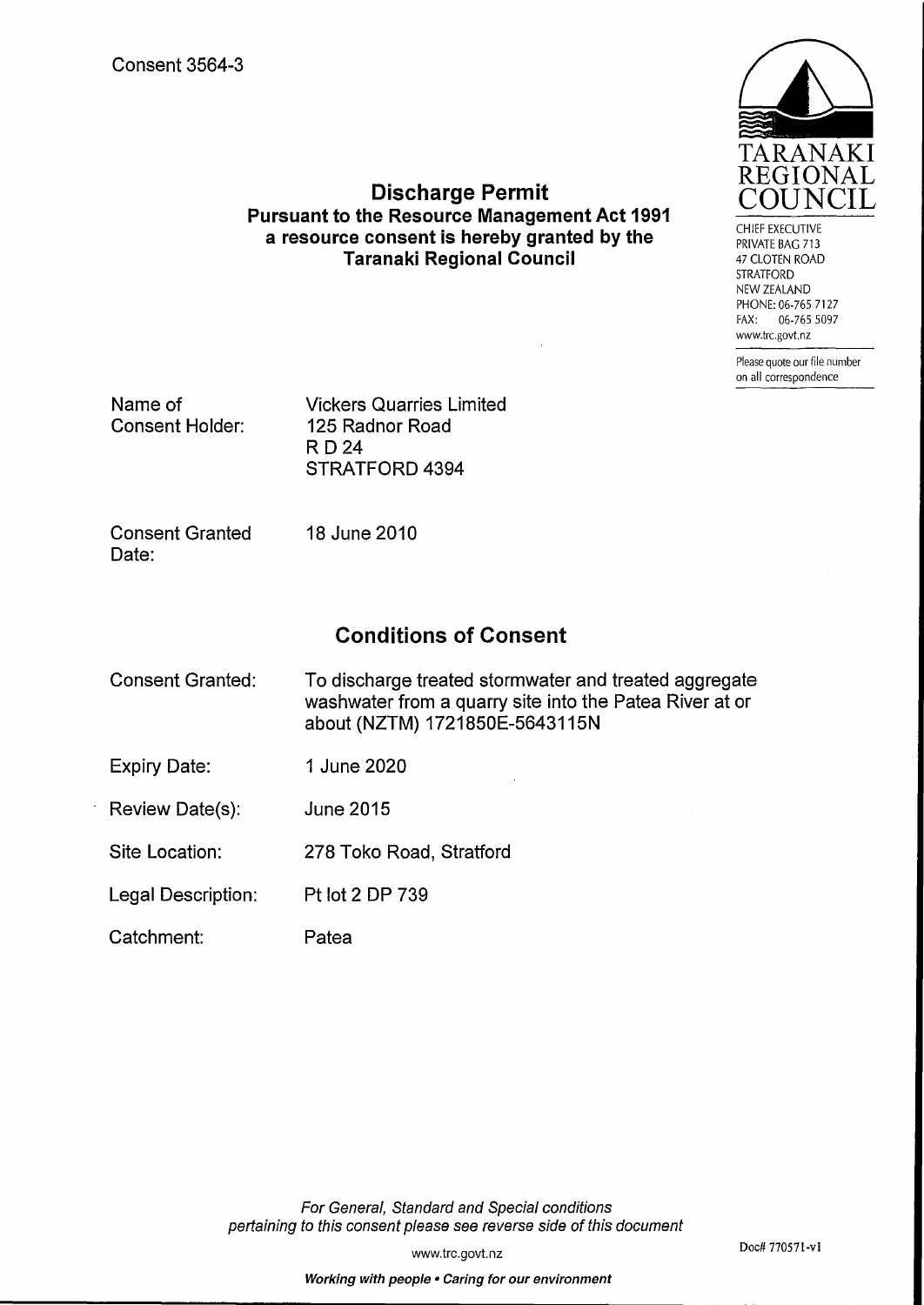#### **General condition**

The consent holder shall pay to the Taranaki Regional Council [the Council] all the a. administration, monitoring and supervision costs of this consent, fixed in accordance to section 36 of the Resource Management Act.

#### **Special conditions**

- $1.$ If any area of soil is exposed, all run off from that area shall pass through settlement ponds or sediment traps with a minimum total capacity of:
	- a) 100 cubic metres for every hectare of exposed soil between 1 November to 30 April; and
	- b) 200 cubic metres for every hectare of exposed soil between 1 May to 31 October;

unless other sediment control measures that achieve an equivalent standard are agreed to by the Chief Executive of the Taranaki Regional Council.

- $2.$ The active quarry site shall be contoured/bunded so that:
	- all water generated in this area is directed to the silt control structures for  $\bullet$ treatment prior to discharge; and
	- the flow of uncontaminated stormwater into this area is prevented, as far as is practicable.
- 3. The suspended solids concentration within the discharge shall not exceed 100 gm<sup>-3</sup>.

This condition shall apply prior to the entry of the treated stormwater and aggregate washwater into the receiving waters of the Patea River at a designated sampling point approved by the Chief Executive, Taranaki Regional Council.

- $\overline{4}$ . After allowing for a mixing zone of 25 metres, the discharge shall not give rise to any of the following effects in the receiving waters of the Patea River:
	- a) the production of any conspicuous oil or grease films, scums or foams, or floatable or suspended materials;
	- b) any conspicuous change in the colour or visual clarity;
	- c) any emission of objectionable odour;
	- d) the rendering of fresh water unsuitable for consumption by farm animals;
	- any significant adverse effects on aquatic life.  $e$ )
- 5. The consent holder shall maintain a contingency plan. The contingency plan shall be adhered to in the event of a spill or emergency and shall, to the satisfaction of the Chief Executive, Taranaki Regional Council, detail measures and procedures to be undertaken to prevent spillage or accidental discharge of contaminants not authorised by this consent and measures to avoid, remedy or mitigate the environmental effects of such a spillage or discharge.

The contingency plan shall be submitted to the Chief Executive, Taranaki Regional Council on request.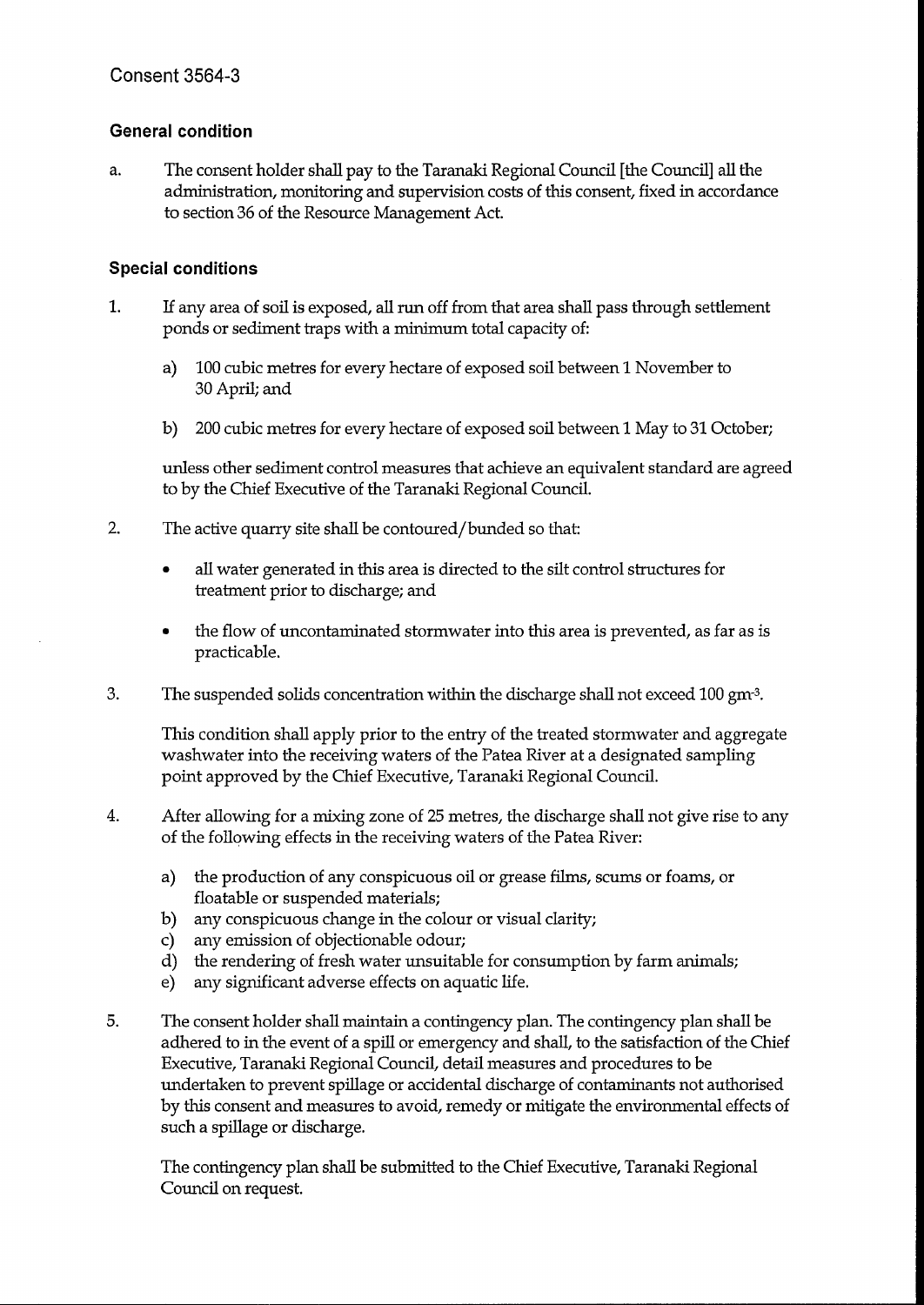- 6. The consent holder shall progressively reinstate the quarry site in a manner which ensures that the area of exposed, unvegetated earth, within the active quarry site is kept to a minimum at all times. This shall be undertaken to the satisfaction of the Chief Executive, Taranaki Regional Council.
- 7. A Site Rehabilitation Plan shall be submitted to the Chief Executive, Taranaki Regional Council no later than 3 months before the completion date of extraction activities. The Plan shall detail the proposed methods to rehabilitate and stabilise the site and an approximate timeframe by when the works will be commenced and completed.
- 8. Prior to this consent expiring or being surrendered, the consent holder shall rehabilitate the site in accordance with the Site Rehabilitation Plan, approved under condition 7 above.
- 9. In accordance with section 128 and section 129 of the Resource Management Act 1991, the Taranaki Regional Council may serve notice of its intention to review, amend, delete or add to the conditions of this resource consent by giving notice of review during the month of June 2015, for the purpose of ensuring that the conditions are adequate to deal with any adverse effects on the environment arising from the exercise of this resource consent, which were either not foreseen at the time the application was considered or which it was not appropriate to deal with at the time.

Signed at Stratford on 18 June 2010

For and on behalf of Taranaki Regional Council

Director-Resource Managemen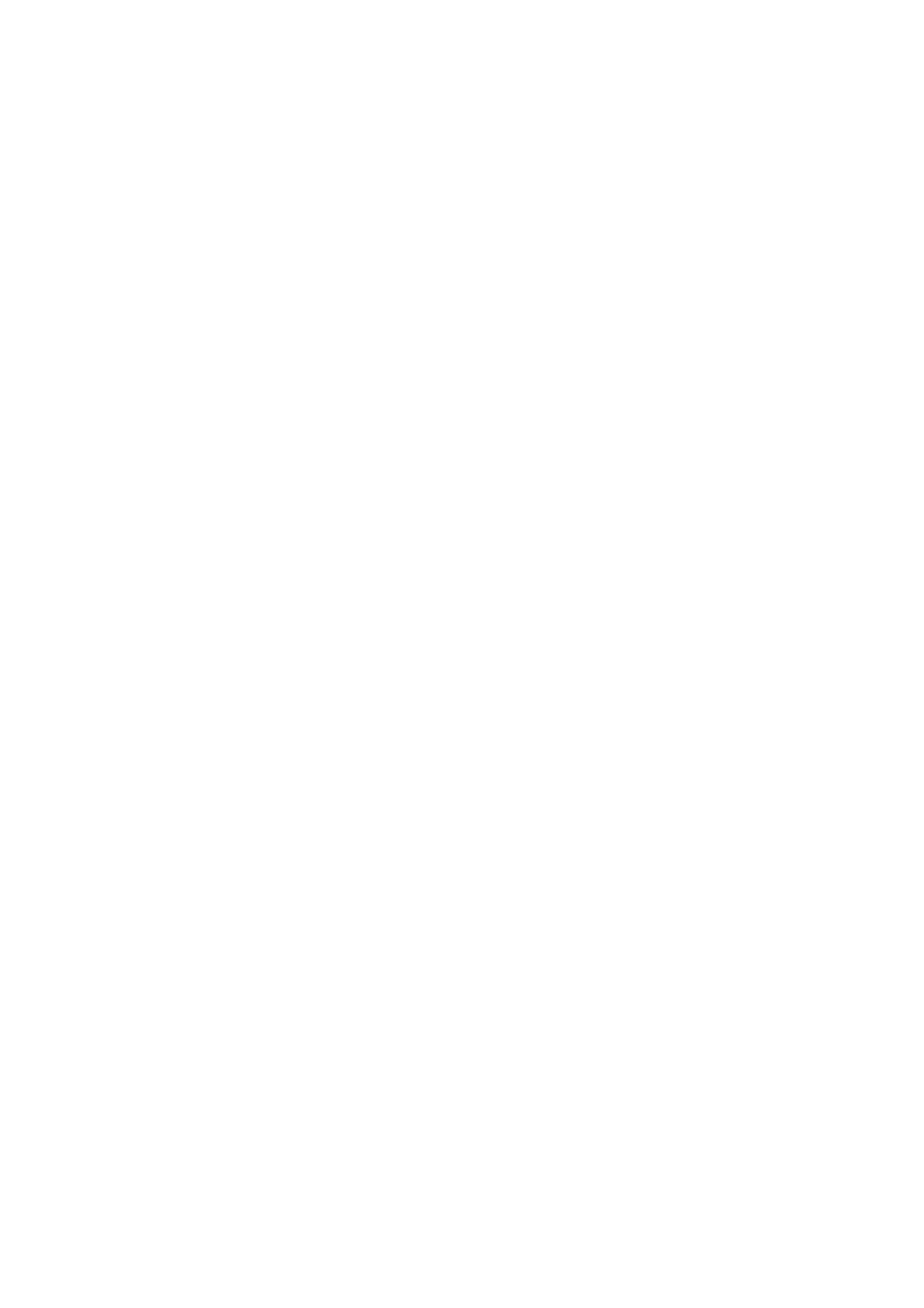### **Discharge Permit Pursuant to the Resource Management Act 1991 a resource consent is hereby granted by the Taranaki Regional Council**

| Name of<br><b>Consent Holder:</b> | <b>Vickers Quarries Limited</b><br>125 Radnor Road<br>R D 24<br><b>STRATFORD 4394</b> |
|-----------------------------------|---------------------------------------------------------------------------------------|
| Decision Date:                    | 12 September 2012                                                                     |
| Commencement<br>Date:             | 12 September 2012                                                                     |

## **Conditions of Consent**

| Consent Granted: | To discharge treated stormwater and washwater from a |
|------------------|------------------------------------------------------|
|                  | quarry site onto and into land and into an unnamed   |
|                  | tributary of the Waipuku Stream at or about (NZTM)   |
|                  | 1702820E-5650447N                                    |

- Expiry Date: 1 June 2027
- Review Date(s): June 2015, June 2021
- Site Location: York Road, Midhirst
- Legal Description: Sec 52 Blk XVI Egmont SD (Discharge source & site)
- Catchment: Waitara
- Tributary: Manganui Waipuku

*For General, Standard and Special conditions pertaining to this consent please see reverse side of this document*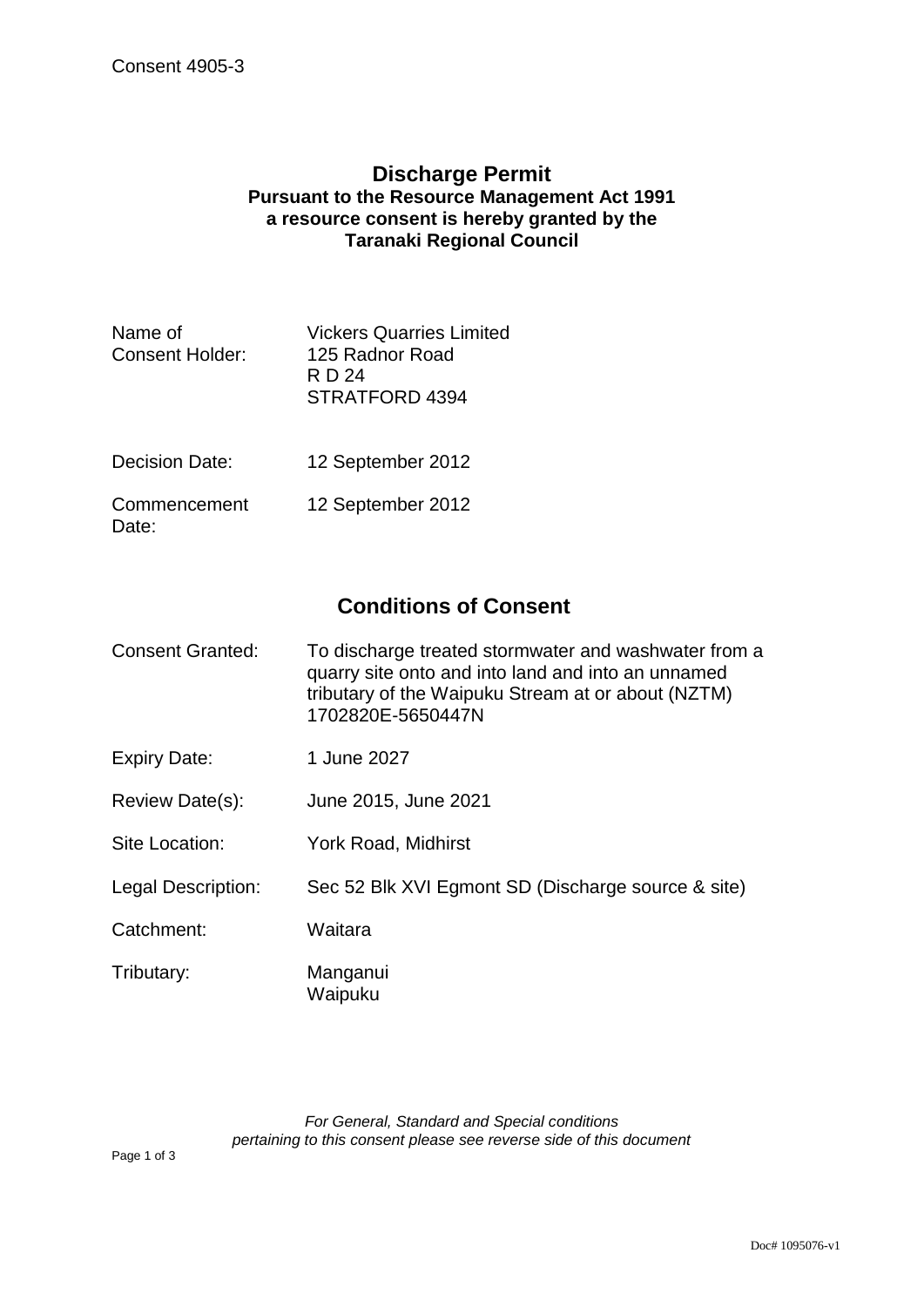#### **General condition**

a. The consent holder shall pay to the Taranaki Regional Council all the administration, monitoring and supervision costs of this consent, fixed in accordance with section 36 of the Resource Management Act 1991.

#### **Special conditions**

- 1. The consent holder shall at all times adopt the best practicable option, as defined in the Resource Management Act 1991, to prevent or minimise any adverse effects of the discharge to the environment.
- 2. The consent holder shall operate and progressively reinstate the quarry site in a manner which ensures that the area of exposed, un-vegetated earth, within the quarry's stormwater catchment is kept to a minimum at all times.
- 3. The stormwater discharged shall be from a catchment area not exceeding 6 hectares.
- 4. The consent holder shall properly maintain and operate the settling ponds system, including the use of shut off valves, in such a manner that any discharge which may occur shall not breach the conditions of this consent. The settling ponds system shall be operated, as far as practicable, so as to minimise the duration and frequency of discharges.
- 5. There shall be no direct discharge of untreated stormwater or groundwater from the active quarry site into any surface water.
- 6. Constituents of the discharge shall meet the standards shown in the following table.

| Constituent                      | <b>Standard</b>                                  |
|----------------------------------|--------------------------------------------------|
| pН                               | Within the range 6.0 to 9.0                      |
| suspended solids                 | Concentration not greater than 100 $\text{cm}^3$ |
| total recoverable oil and grease | Concentration not greater than 15 $\text{cm}^3$  |

This condition shall apply before entry of the treated stormwater into the receiving waters at a designated sampling point approved by the Chief Executive, Taranaki Regional Council.

- 7. After allowing for reasonable mixing, within a mixing zone extending 50 metres downstream of the discharge point, the discharge shall not give rise to any of the following effects in the receiving waters:
	- a) the production of any conspicuous oil or grease films, scums or foams, or floatable or suspended materials;
	- b) any conspicuous change in the colour or visual clarity;
	- c) any emission of objectionable odour;
	- d) the rendering of fresh water unsuitable for consumption by farm animals;
	- e) any significant adverse effects on aquatic life.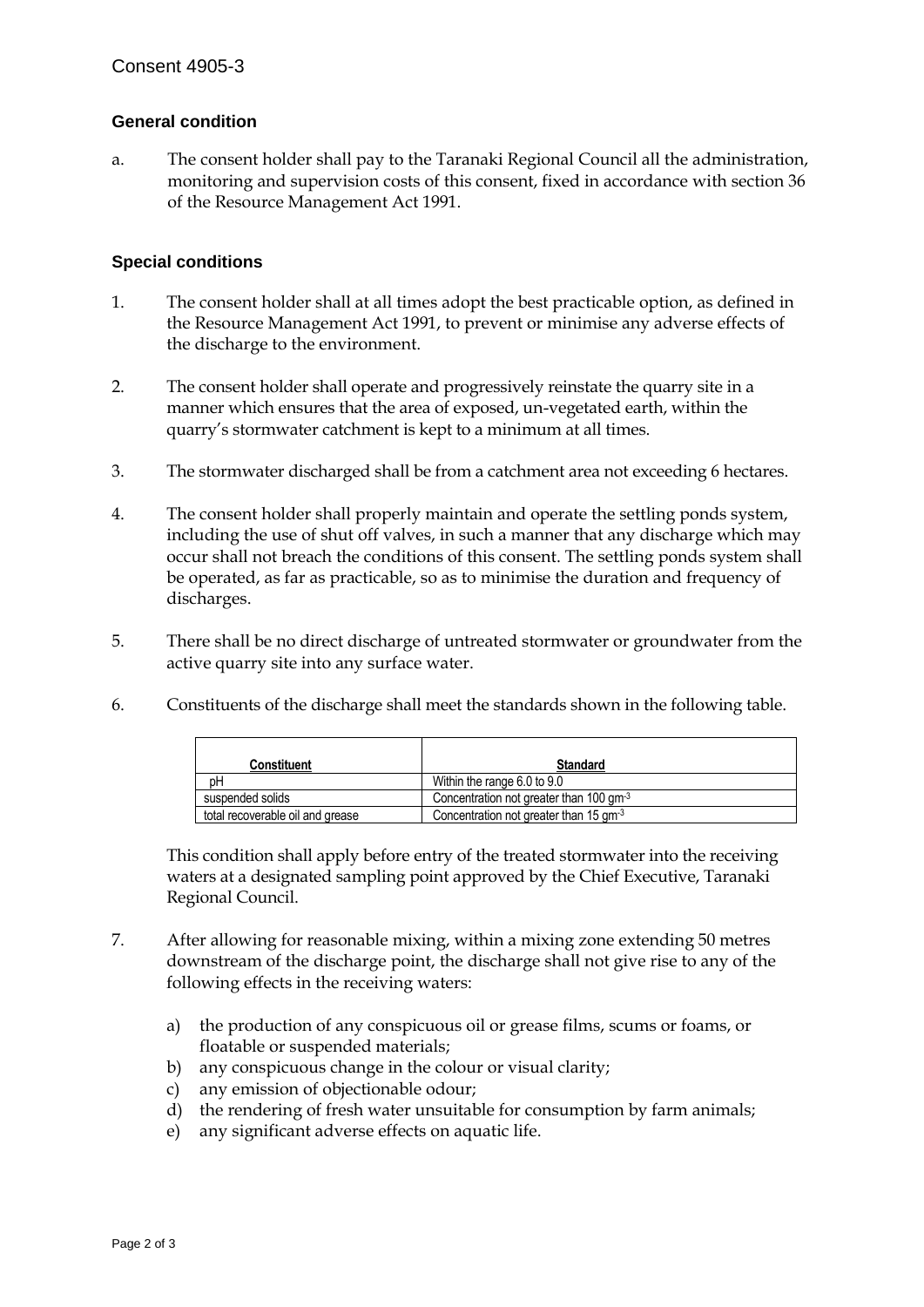- 8. The active quarry site shall be contoured or bunded so that: all water generated in this area is directed to silt control structures for treatment prior to discharge; and the flow of uncontaminated stormwater into this area is prevented, as far as is practicable.
- 9. The consent holder shall maintain a contingency plan that details measures and procedures to be undertaken to prevent spillage or any discharge of contaminants not authorised by this consent. The contingency plan shall be followed in the event of a spill or unauthorised discharge and shall be certified by the Chief Executive, Taranaki Regional Council as being adequate to avoid, remedy or mitigate the environmental effects of such a spillage or discharge.
- 10. The consent holder shall notify the Chief Executive, Taranaki Regional Council, prior to making any changes to the processes or operations undertaken at the site, or the chemicals used or stored on site that could alter the nature of the discharge. Any such change shall then only occur following receipt of any necessary approval under the Resource Management Act. Notification shall include the consent number, a brief description of the activity consented and an assessment of the environmental effects of any changes, and be emailed to consents@trc.govt.nz.
- 11. In accordance with section 128 and section 129 of the Resource Management Act 1991, the Taranaki Regional Council may serve notice of its intention to review, amend, delete or add to the conditions of this resource consent by giving notice of review during the month of June 2015 and/or June 2021, for the purpose of ensuring that the conditions are adequate to deal with any adverse effects on the environment arising from the exercise of this resource consent, which were either not foreseen at the time the application was considered or which it was not appropriate to deal with at the time.

Signed at Stratford on 12 September 2012

 For and on behalf of Taranaki Regional Council

 $\overline{\phantom{a}}$  , which is a set of the contract of the contract of the contract of the contract of the contract of the contract of the contract of the contract of the contract of the contract of the contract of the contract

**Director-Resource Management**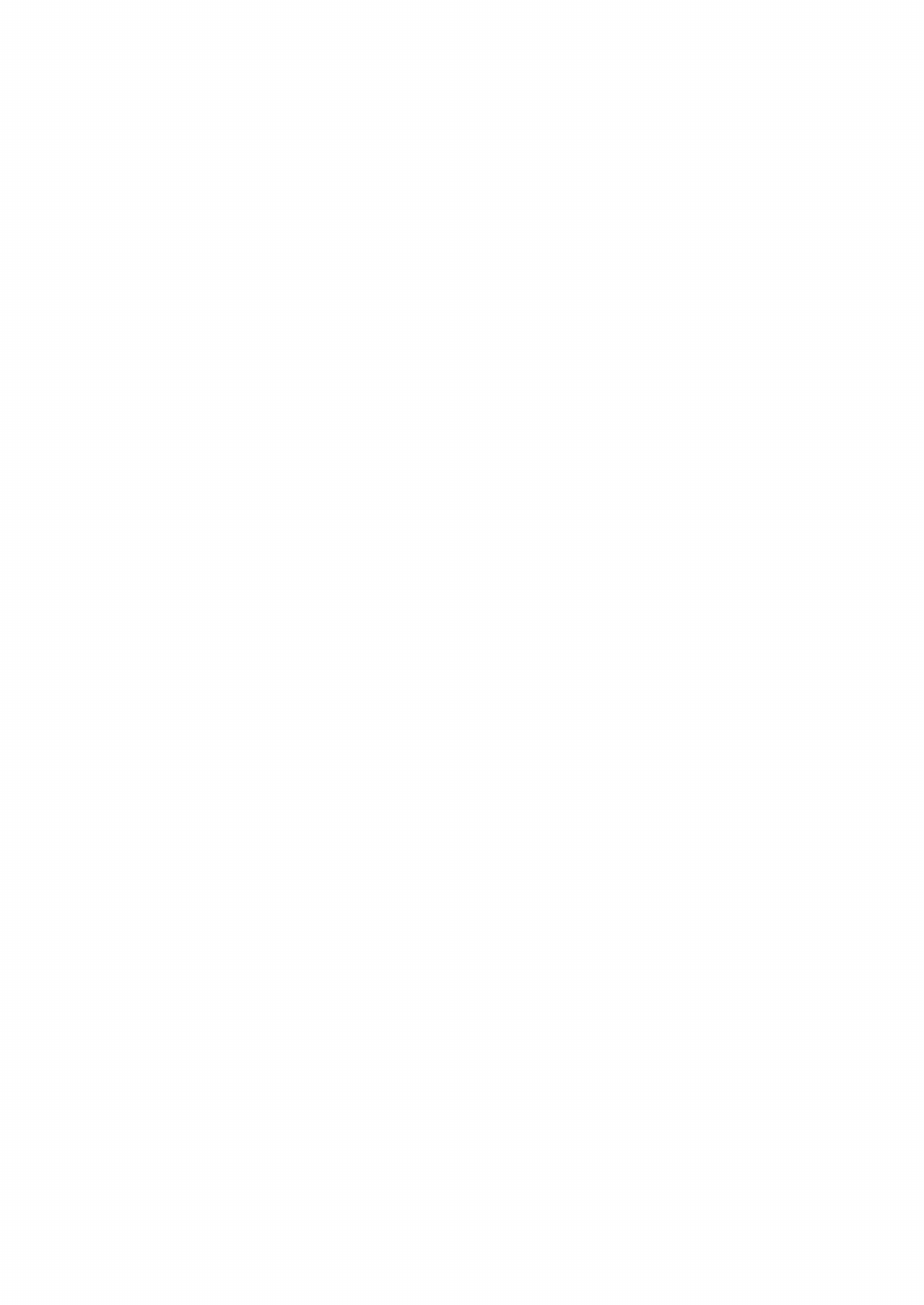### **Discharge Permit Pursuant to the Resource Management Act 1991 a resource consent is hereby granted by the Taranaki Regional Council**

| Name of<br><b>Consent Holder:</b> | <b>Vickers Quarries Limited</b><br>125 Radnor Road<br>R D 24<br>STRATFORD 4394 |
|-----------------------------------|--------------------------------------------------------------------------------|
| Decision Date:                    | 12 September 2012                                                              |
| Commencement<br>Date:             | 12 September 2012                                                              |

## **Conditions of Consent**

| Consent Granted: | To discharge treated stormwater and groundwater<br>seepage from quarry operations into an unnamed tributary<br>of the Manganui River at or about (NZTM) 1701662E-<br>5650075N |
|------------------|-------------------------------------------------------------------------------------------------------------------------------------------------------------------------------|
|                  |                                                                                                                                                                               |

- Expiry Date: 1 June 2027
- Review Date(s): June 2015, June 2021
- Site Location: York Road, Midhirst
- Legal Description: Lot 2 DP 366171 (Discharge source and site)
- Catchment: Waitara
- Tributary: Manganui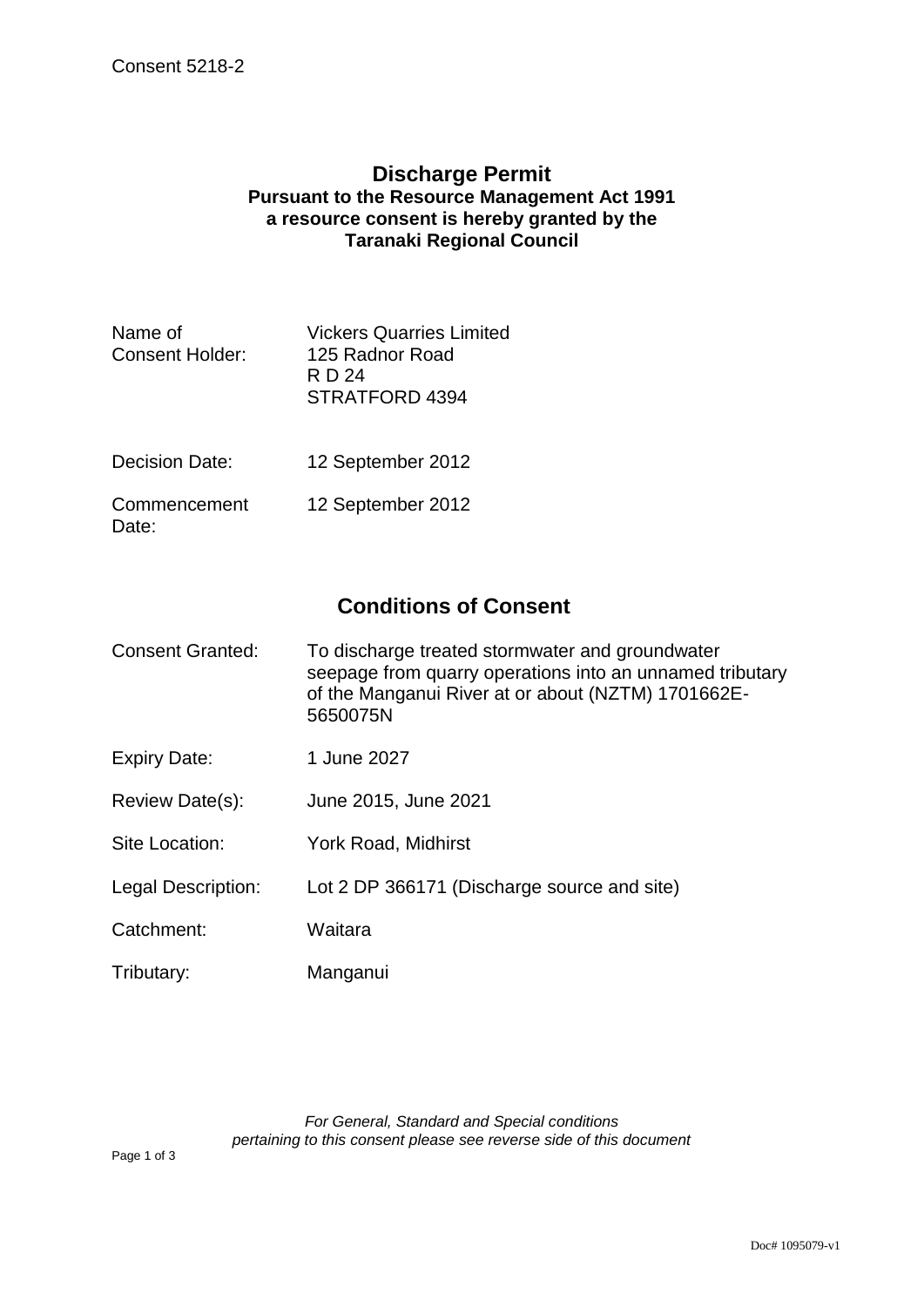#### **General condition**

a. The consent holder shall pay to the Taranaki Regional Council all the administration, monitoring and supervision costs of this consent, fixed in accordance with section 36 of the Resource Management Act 1991.

#### **Special conditions**

- 1. The consent holder shall at all times adopt the best practicable option, as defined in the Resource Management Act 1991, to prevent or minimise any adverse effects of the discharge to the environment.
- 2. The consent holder shall operate and progressively reinstate the quarry site in a manner which ensures that the area of exposed, un-vegetated earth, within the quarry's stormwater catchment is kept to a minimum at all times.
- 3. The stormwater discharged shall be from a catchment area not exceeding 6 hectares.
- 4. The consent holder shall properly maintain and operate the settling ponds system, including the use of shut off valves, in such a manner that any discharge which may occur shall not breach the conditions of this consent. The settling ponds system shall be operated, as far as practicable, so as to minimise the duration and frequency of discharges.
- 5. There shall be no direct discharge of untreated stormwater or groundwater from the active quarry site into any surface water.
- 6. Constituents of the discharge shall meet the standards shown in the following table.

| Constituent                      | <b>Standard</b>                                     |
|----------------------------------|-----------------------------------------------------|
| DΗ                               | Within the range 6.0 to 9.0                         |
| suspended solids                 | Concentration not greater than 100 gm <sup>-3</sup> |
| total recoverable oil and grease | Concentration not greater than 15 gm <sup>-3</sup>  |

This condition shall apply before entry of the treated stormwater into the receiving waters at a designated sampling point approved by the Chief Executive, Taranaki Regional Council.

- 7. After allowing for reasonable mixing, within a mixing zone extending 50 metres downstream of the discharge point, the discharge shall not give rise to any of the following effects in the receiving waters:
	- a) the production of any conspicuous oil or grease films, scums or foams, or floatable or suspended materials;
	- b) any conspicuous change in the colour or visual clarity;
	- c) any emission of objectionable odour;
	- d) the rendering of fresh water unsuitable for consumption by farm animals;
	- e) any significant adverse effects on aquatic life.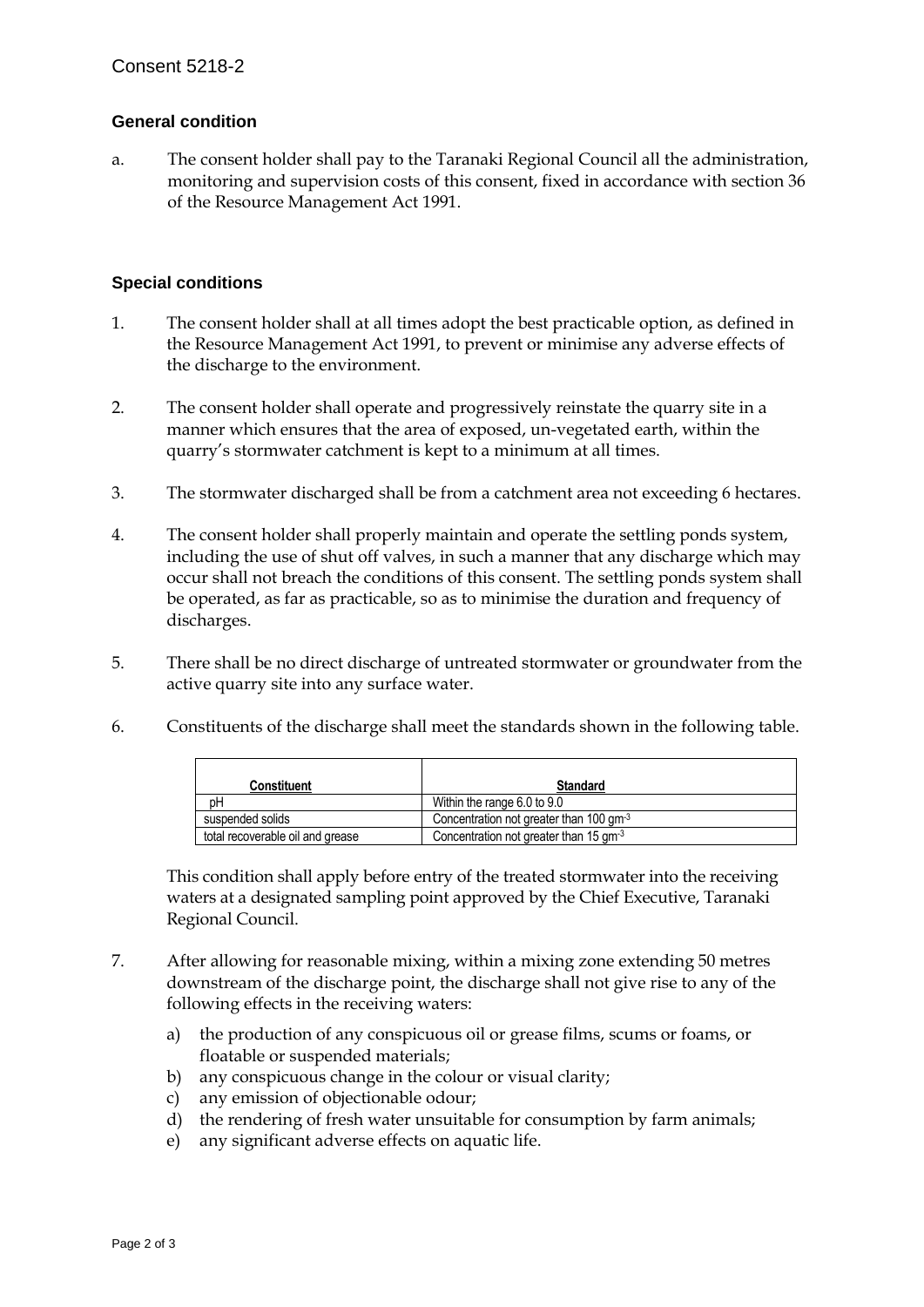- 8. The active quarry site shall be contoured or bunded so that: all water generated in this area is directed to silt control structures for treatment prior to discharge; and the flow of uncontaminated stormwater into this area is prevented, as far as is practicable.
- 9. The consent holder shall maintain a contingency plan that details measures and procedures to be undertaken to prevent spillage or any discharge of contaminants not authorised by this consent. The contingency plan shall be followed in the event of a spill or unauthorised discharge and shall be certified by the Chief Executive, Taranaki Regional Council as being adequate to avoid, remedy or mitigate the environmental effects of such a spillage or discharge.
- 10. The consent holder shall notify the Chief Executive, Taranaki Regional Council, prior to making any changes to the processes or operations undertaken at the site, or the chemicals used or stored on site that could alter the nature of the discharge. Any such change shall then only occur following receipt of any necessary approval under the Resource Management Act. Notification shall include the consent number, a brief description of the activity consented and an assessment of the environmental effects of any changes, and be emailed to consents@trc.govt.nz.
- 11. In accordance with section 128 and section 129 of the Resource Management Act 1991, the Taranaki Regional Council may serve notice of its intention to review, amend, delete or add to the conditions of this resource consent by giving notice of review during the month of June 2015 and/or June 2021, for the purpose of ensuring that the conditions are adequate to deal with any adverse effects on the environment arising from the exercise of this resource consent, which were either not foreseen at the time the application was considered or which it was not appropriate to deal with at the time.

Signed at Stratford on 12 September 2012

 For and on behalf of Taranaki Regional Council

 $\overline{\phantom{a}}$  , which is a set of the contract of the contract of the contract of the contract of the contract of the contract of the contract of the contract of the contract of the contract of the contract of the contract

**Director-Resource Management**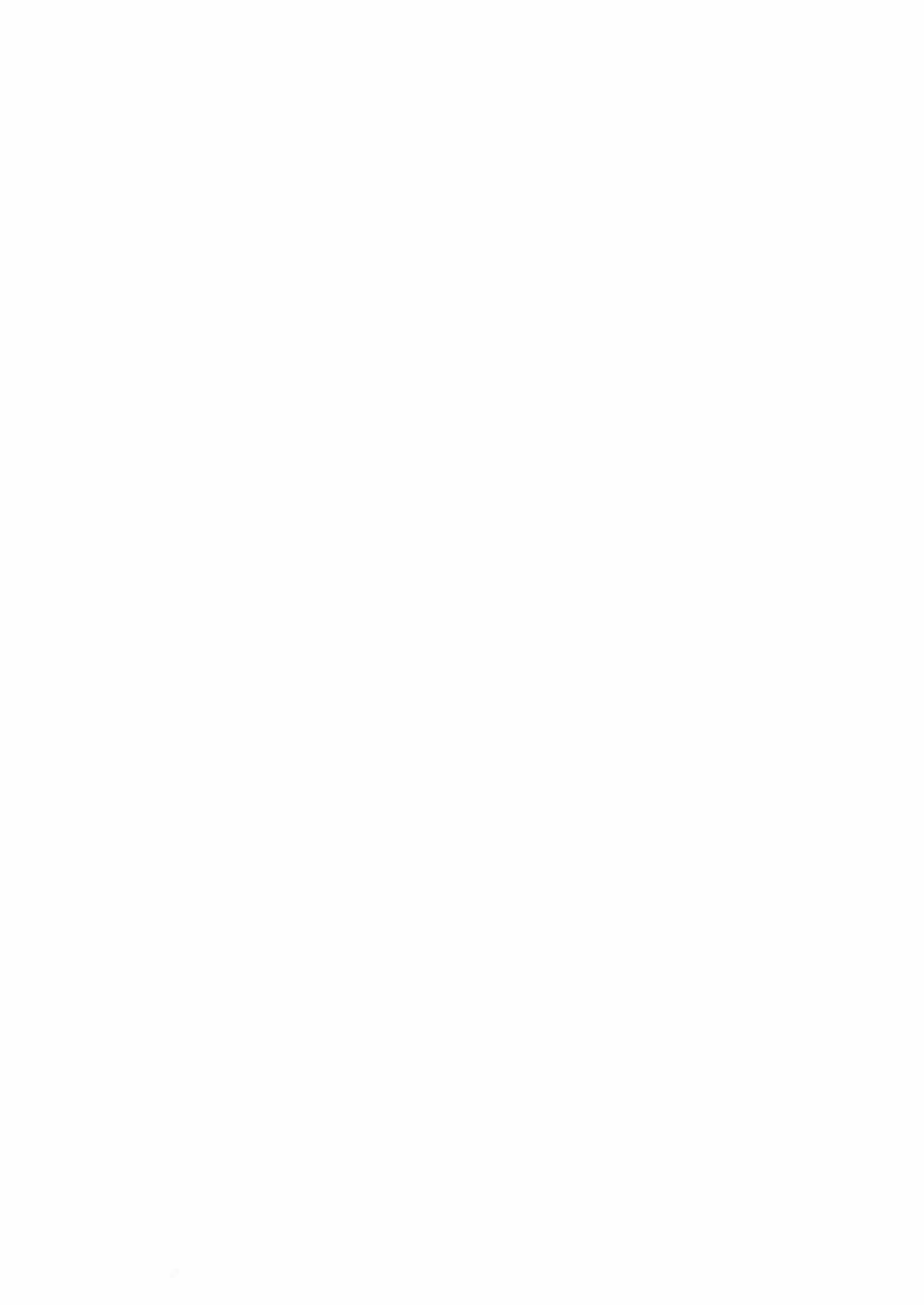### **Discharge Permit Pursuant to the Resource Management Act 1991 a resource consent is hereby granted by the Taranaki Regional Council**

| Name of                | <b>Vickers Quarries Limited</b> |
|------------------------|---------------------------------|
| <b>Consent Holder:</b> | 125 Radnor Road                 |
|                        | RD 24                           |
|                        | STRATFORD 3494                  |
|                        |                                 |

| <b>Consent Granted</b> | 17 February 2010 |
|------------------------|------------------|
| Date:                  |                  |

## **Conditions of Consent**

| <b>Consent Granted:</b> | To discharge cleanfill onto and into land at or about<br>(NZTM) 1701549E-5650156N |
|-------------------------|-----------------------------------------------------------------------------------|
| Expiry Date:            | 1 June 2027                                                                       |
| Review Date(s):         | June 2015, June 2021                                                              |
| Site Location:          | 683 York Road, Midhirst                                                           |
| Legal Description:      | Lot 2 DP 366171                                                                   |
| Catchment:              | Waitara                                                                           |
| Tributary:              | Manganui<br>Waipuku                                                               |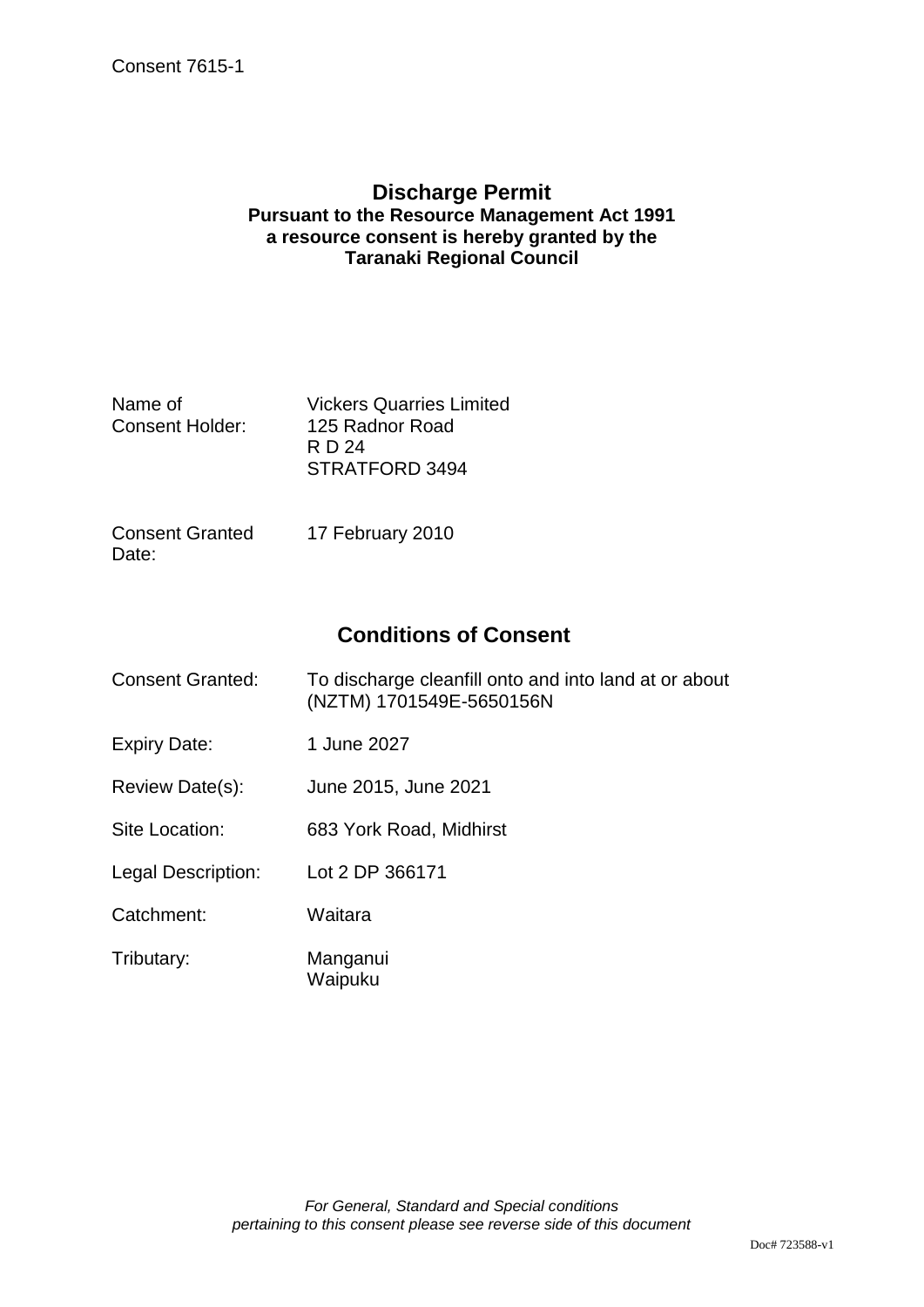#### **General condition**

a. The consent holder shall pay to the Council all the administration, monitoring and supervision costs of this consent, fixed in accordance to section 36 of the Resource Management Act.

#### **Special conditions**

- 1. The discharge of cleanfill shall only occur in the area indicated on the plan attached [Plan 1].
- 2. The contaminants to be discharged shall be limited to cleanfill and/or inert materials. For the purposes of this condition, "clean fill and inert materials" are defined as materials consisting of any concrete, cement or cement wastes, bricks, mortar, tiles [clay, ceramic or concrete], non-tanalised timber, porcelain, glass, gravels, boulders, shingles, fibreglass, plastics, sand, soils and clays, and/or tree stumps and roots, whether singly or in combination or mixture, or any other material [subject to condition 3] that when placed onto and into land will not render that land or any vegetation grown on that land toxic to vegetation or animals consuming vegetation.
- 3. The discharge of the following contaminants shall not occur: food wastes, paper and cardboard, grass clippings, garden wastes including but not limited to wastes containing foliage or other vegetation [other than tree stumps and roots as permitted under condition 2], textiles, steel, galvanised metals, construction materials containing paint or fillers or sealers or their containers, oils or greases or any liquids or sludges or their containers, any industrial process by-products other than as permitted under condition 2, any poisons or solvents or their containers, batteries, general domestic refuse not otherwise described, or any wastes with the potential to render land or any vegetation grown on the land toxic to vegetation or to animals consuming such vegetation.
- 4. If the consent holder is uncertain as to the acceptability or not of a certain material the consent holder shall obtain written approval from the Consents Manager, Taranaki Regional Council, prior to its discharge.
- 5. The consent holder shall at all times adopt the best practicable option or options [as defined in section 2 of the Resource Management Act 1991] to prevent or minimise any actual or potential effect on the environment arising from any discharge at the site.
- 6. Upon completion of the cleanfill discharge authorised by this consent, the discharge site shall be stabilised and revegetated.
- 7. This consent shall lapse on 31 March 2015, unless the consent is given effect to before the end of that period or the Taranaki Regional Council fixes a longer period pursuant to section 125(1)(b) of the Resource Management Act 1991.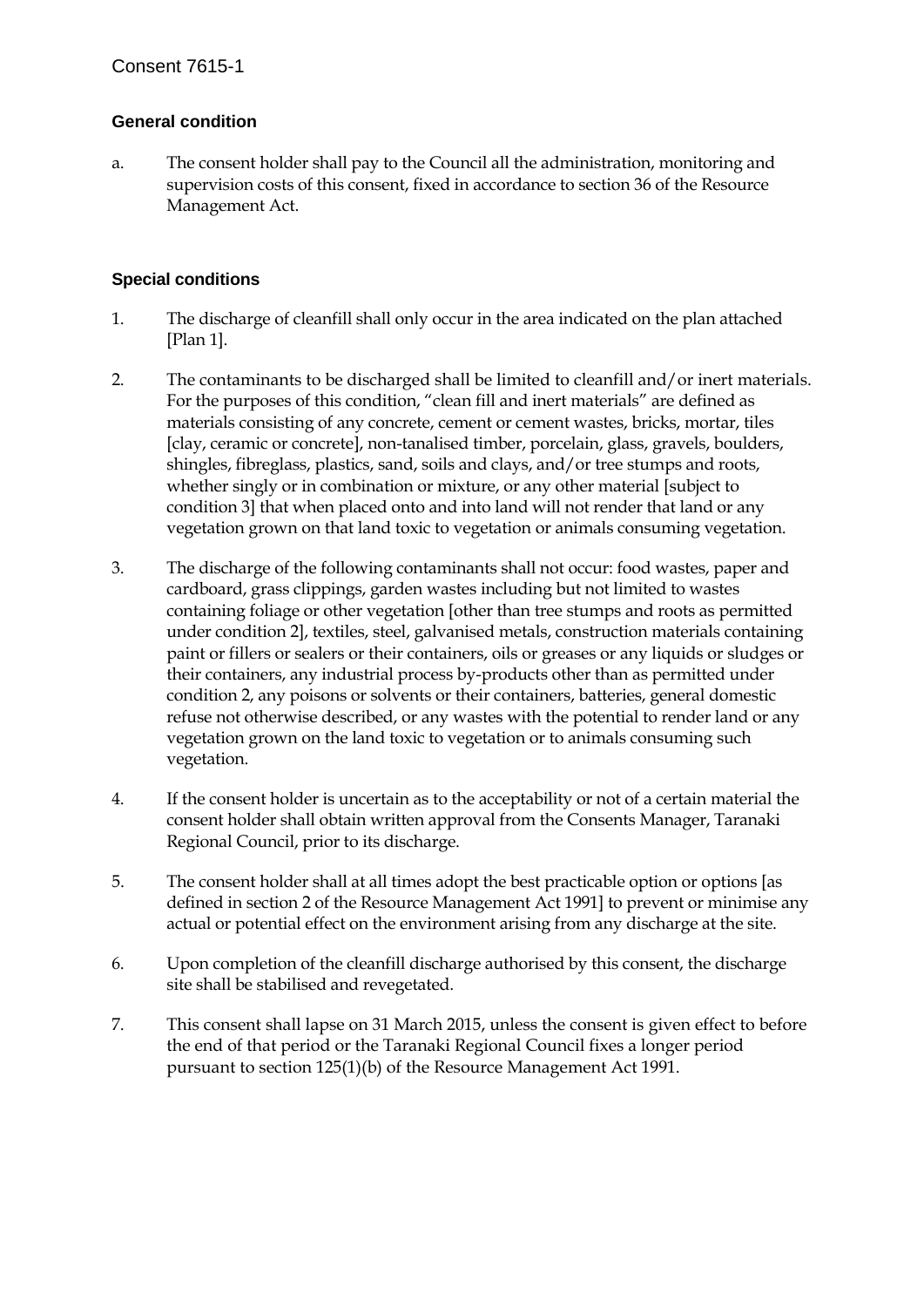#### Consent 7615-1

8. In accordance with section 128 and section 129 of the Resource Management Act 1991, the Taranaki Regional Council may serve notice of its intention to review, amend, delete or add to the conditions of this resource consent by giving notice of review during the month of June 2015 and/or June 2021, for the purpose of ensuring that the conditions are adequate to deal with any adverse effects on the environment arising from the exercise of this resource consent, which were either not foreseen at the time the application was considered or which it was not appropriate to deal with at the time.

Signed at Stratford on 17 February 2010

 For and on behalf of Taranaki Regional Council

 $\overline{\phantom{a}}$  , which is a set of the set of the set of the set of the set of the set of the set of the set of the set of the set of the set of the set of the set of the set of the set of the set of the set of the set of th

**Director-Resource Management**